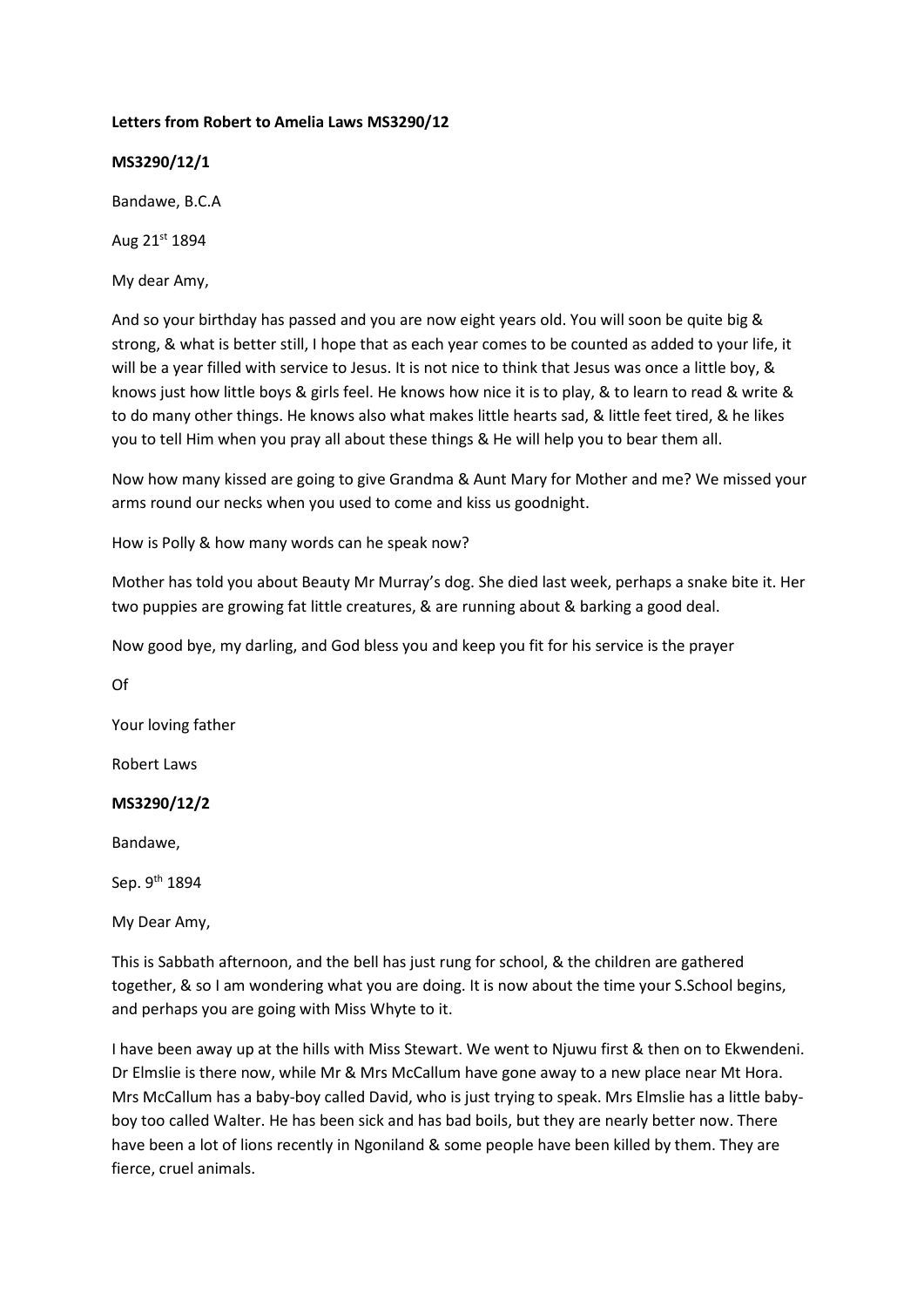Miss Stewart is better now, and is to stay at Ekwendeni for a time. Mr and Mrs A Murray and their baby boy are there, but are to go to Muera next week. Mr W Murray wrote me from Livlezi. He is well there. Dr Prentice & Mr McAlpine went up to the hills with me. Mr McAlpine's dog 'Bob' went with us and ran backwards and forwards on the road very much to see if we were all coming. Mr McCallum gave me a dog when I came down. It is a nice young dog like Kande in appearance. I wonder what we should call it!

On the hills, there are many boys and girls wanting to go to school to learn to read and write & to hear God's word. We are glad to see the change, & thank God for blessing His work.

This week Mother is to remain at Bandawe, while Dr Elmslie and I go on a long journey away to the North in search of a site for the New Institution. We may be away for two months or so. Posika went to the hills with me and is to go with me on the journey. He has grown to be a big strong lad now.

Now dear Amy I have told you much about what is doing here. We often think of you and Mother and I pray for you every day. We are so anxious that our dear little girl should be Jesus' little girl & strive to do right in all things. We were glad indeed to here, that you had remained with Grandma to let Aunt Mary go to see Miss Carnegy. It is when you try to help others & be like Christ, by not being selfish that you will be most happy.

We hope Grandma is well and also that Aunt Mary and Mina and all the others are so also. Remember me to Willie and Sarah Paterson, as well as to their Father and Mother.

We hope Miss Carnegy is stronger again. We were using in church to-day some of the hymnbooks, she gave to Dr Amry The children are much needing to be taught music better than they are. I hope you count when you are playing and that you sing as well as play. Perhaps another day God may give you work to teach boys & girls to sing the Hymns of Jesus.

I was preaching in the morning and forenoon today. In the morning most of the people present were Christians, & in the forenoon, many were present who knew little about Jesus. Many more in the villages neither know nor care about the Saviour. Pray to God to touch the hearts of the people that they may be turned to love and serve Him.

Kisses to Grandma and Aunt Mary & the same to my dear Amy from her

Loving father

Robert Laws

# **MS 3290/12/3**

Bandawe, Livingstonia, Nov. 4<sup>th</sup> 1894

My dear Amy,

I was delighted on arriving here after my long journey to get your letter and also those of Aunt Mary telling about all at 56 C. Drive.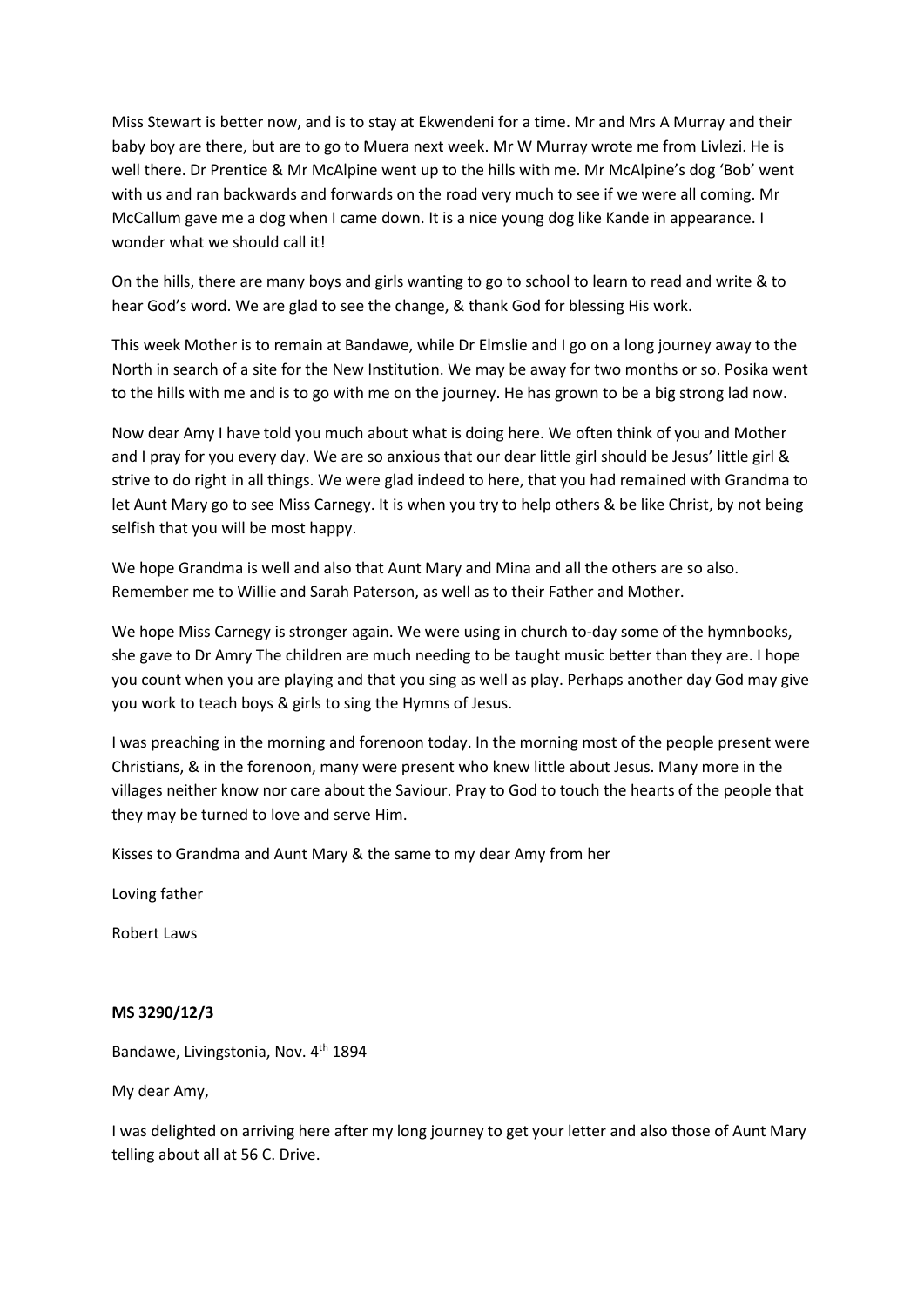I write now to tell you how glad Mother and I were made when we read Aunt Mary's letter, and learned that our Amy had really become one of Christ's Soldier's, and that you were fighting bravely against strong giants. I do not mean such poor giants as are spoken of in stories like Jack and the Beanstalk, but real giants who have been trying to get hold of you for many a day.

I wonder if you know their names. There is one strong fellow, who is very hard to fight against and to kill. Like many bad people he has several names. One of them is Just-in-a-little, another is Wait-aminute, When a girl or boy is asked to do something, instead of jumping up and doing it at once, this giant tries to get her or him to say Just-in-a-little or Wait-a-minute, or I'm coming when this is done, and if the girl says so and does not do what is wanted at once, the giant is glad because he has got a rope tied round the girl, and every time, she repeats this the giant ties a new knot on it, till she is compelled by the giant to do what he wants.

Another giant has a queer castle where he lives, and he can make himself invisible so that no one would ever dream of his being there. I suppose I must tell you where this castle is, because I hardly think you would find it out yourself. He is most frequently found in a piano, and often hides away among the leaves of music. His name is Don't-count-aloud, and what a torment he is to girls who are learning to play. He is a bit of a coward though, like most giant bullies, and when he hears a girl going on steadily 1, 2, 3; 1, 2, 3; 1, 2, 3 &c at the beginning of a lesson he gets frightened, and runs away to hide himself till he gets another chance of catching her. He is very quick in the hearing and if the girl stops for a little out he comes to try to prevent her beginning again, and to try to bring her into disgrace.

There are some more giants whom I could tell you about, but I have written about these to-night, because Aunt Mary has been telling us of how you have been trying to conquer these two, and this has pleased us very much, and made us happy. You see to do so is to obey the Lord Jesus, and to show that you love Him, who loved you and us all so much that he came down from heaven to die for us.

I write this to you on Sab. eve. because I wish to tell you that to-day Communion was observed in Church, and there were 64 native members present besides six Europeans, including mother and me. Many of these are young Christians too and I was telling them that Jesus expected them to fight for Him against the devil, by refusing to do bad things, and by trying to tell other people about Christ's love for them.

Now goodbye or good-night. Mother and I hope to be away to a new station before next Sabbath, and we know you will pray for us, that God will help us in our work there. We expect you also to help Grandma, and be very kind to her when she suffers pain, and also help Aunt Mary as far as you are able. Kisses from Mother and Me,

Your loving father

Robert Laws

**MS 3290/12/4**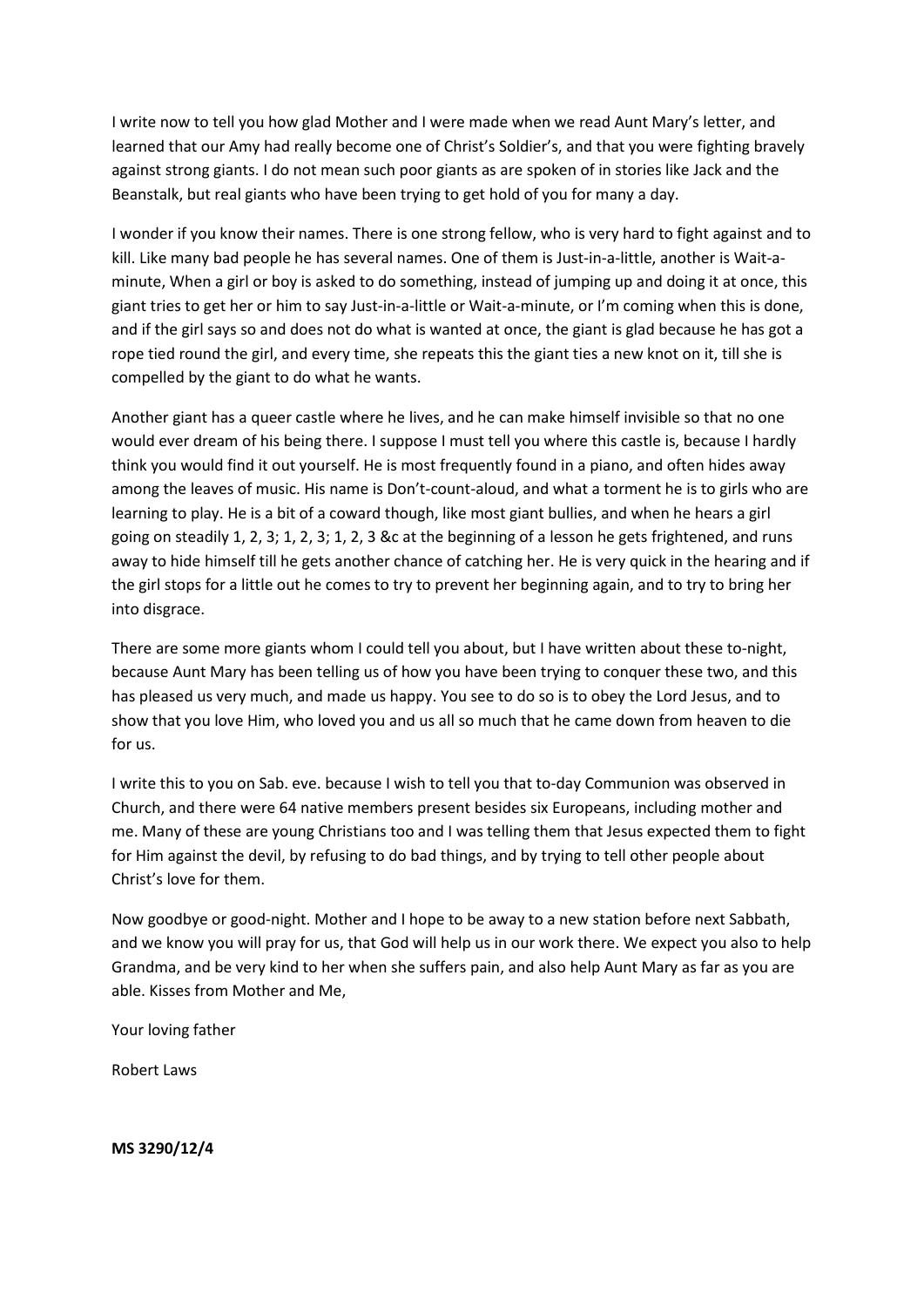Kondowi, January 12th 1895

My dear Amy,

Do you know I would very much like to take you on my knee this after-noon, and give you a kiss, and have a long talk with you. Both mother and I miss the sight of you very much, but we know that you are cared for by kind loving Aunt Mary and Grandma. We hope on the other hand that you try to help Aunt Mary in every way, and we were so glad to find Aunt Mary able to write to us, and tell us that you had been useful to her, in trying to assist Grandma, when suffering so much from pain as she often does. Don't you find it makes you happy, to be useful to others? It is not easy always to give up one's own way and do things which we would rather not do, and at times when we would rather do something else, but then if it is our duty and we try to do it, happiness follows, and we know we have been trying to follow Jesus and become like him in this.

We wonder about your schoolwork, and your lessons, now that the holidays are past. We were so glad to hear about your having learned to play, and that you are counting aloud as Aunt Mary wishes you to do. We noticed the new hymns you had learned, and mother sang them over to me and I too began to learn them, because you had done so.

Charlie Domingo has learned to sing a number of hymns and he tries to teach the other boys, but they often make mistakes when they come to fa or re and so spoil the tune. However if they just 'try, try again' they will sing them better by and bye. God has given you a good ear and a sweet voice but what are you going to do with them? Would you not like to have both trained so that you may use both these gifts for the glory of God? I think so, and therefore Aunt Mary is taking the pains to teach you to play upon the piano and you will learn to sing, so that you may praise God, not only with a full heart, but with a clear voice well trained for this, and it may be, teach many others to do likewise.

You will be sorry to hear that our new house which we hoped to be into in a week or two, was struck by a severe storm last Sab. night and blown down. The house we were in, was very much smaller and an iron shed between us and the wind, and though it creaked & shook and clouds of dust flew about no harm was done except to drive some of the thatch off the roof. So you see God cared for us in all this.

Last night men came from Ngoniland and they brought some photos from Dr Elmslie taken when we were on the journey together. I sent you one of our tent taken the morning after the lion sprang upon it and tore it open over my face. You see the end of my bed, and my pillow just where they were when the lion sprang upon us. I am sure when you see this you will thank our loving Heavenly Father for having preserved Dr Elmslie and me, and our men from such a strong wild beast. You will also pray to God to take care of us day and night, and He will help us to tell the people here about the love of Jesus, and to teach the little ones to read about Him who loves them and us so much.

Now goodbye. Give our love and kisses to Grandma and Aunt Mary. Mother is well and my toe is nearly better.

Your loving father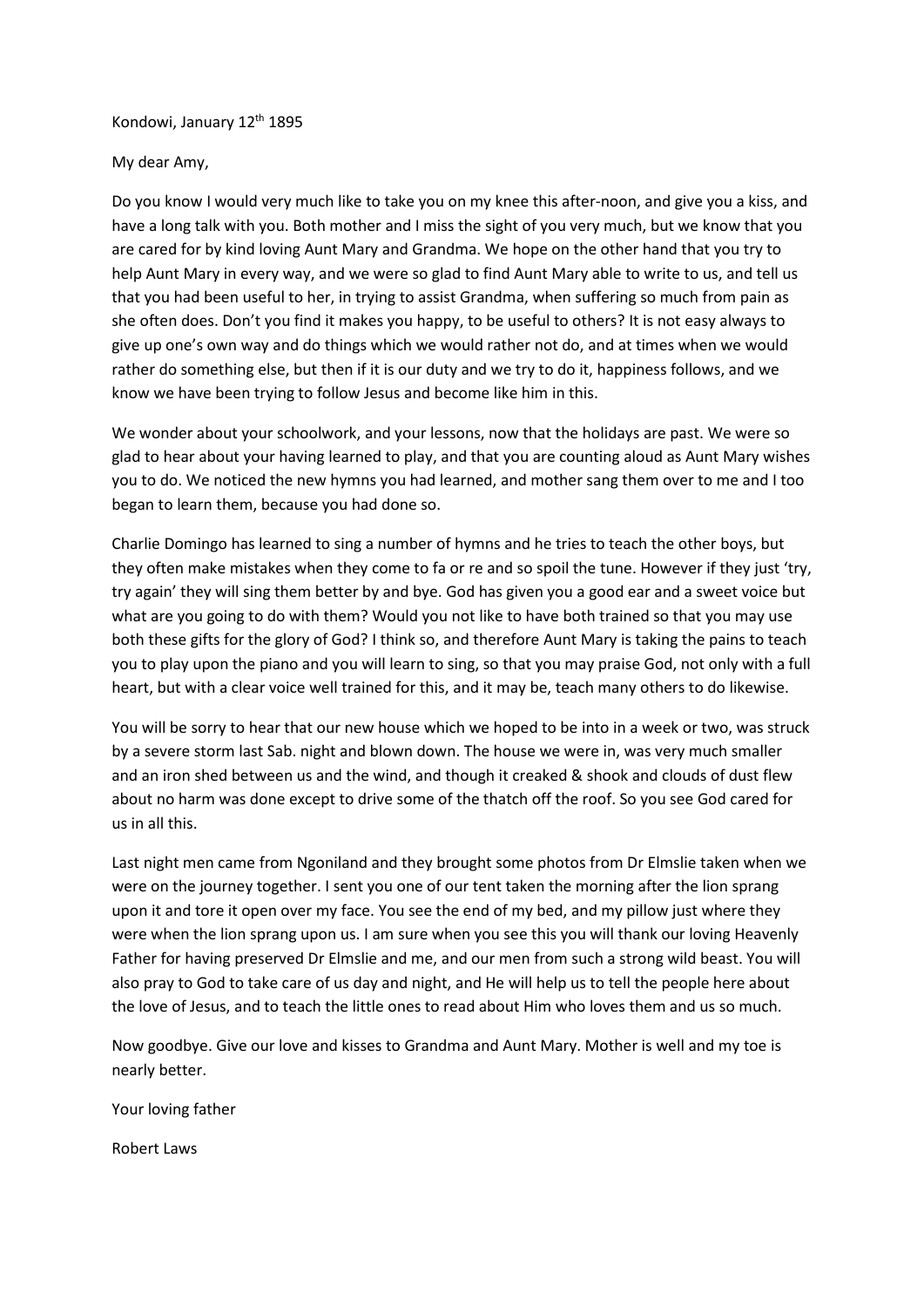Kondowi, B.C.A.

Feb. 23rd 1895

My Dear Amy,

Both mother & I were delighted to get your letter of Nov 6<sup>th</sup> and to learn by it that you are well and that you have been learning not only the lessons of school, but the better lessons regarding the Heavenly Kingdom. We were glad to hear you got the prize & hope that next time you will have no mistakes, when you come to try. By & bye, I suppose you will be asked not only to repeat & sing the hymns but also to play the tunes. I am sure grandma will be glad to hear you sing and play sweet hymns to her, especially when she is weary.

We were glad you were able to tell us about Pastor Brown's address about sowing the good seeds in the morning, and what this meant. Do you know we have sown our garden here, the seeds of Honesty, the Pastor and his sister gave Mother & they are now growing in far away Africa. Perhaps you will tell Miss Brown this when you see her. Mr Brown asked you to sow the seeds in the morning and mentioned the name of some – the wheat of knowledge – we have been sowing wheat here – Mr Moffat has – but after the seed is sown there is much to do. The birds wish to eat it up, and so a boy has to be kept in the garden to frighten them away. Then the locusts and grasshoppers are to come and eat it up when it has sprung up and so we find a large patch of wheat we have sown has been eaten up by these jumping creatures, and if they continue they will eat up everything. Indeed there is great hunger in many parts of the country because there have been so many locusts. We have seen greater clouds here than those we passed after leaving on our way home, you remember. So you see, after the sowing has been done, much work and watching are required in the garden so as to secure a good harvest from the seed sown.

You know we are away from Bandawe now, farther North – about as far North of Ekwendeni, (where, when on the hills we went to see Mr & Mrs McCallum), as from Bandawe to Ekwendeni - we are up on the hills too. Indeed our house is much the same height above the see as the top of Ben Nevis. You will find out where that mountain is by looking in your geography. We can see the Lake & the mountains on the other side of it. Amelia Bay is opposite to us and we see it nicely, & the River on the South of it, when the weather is clear. Away to the West of us are high hills, some of them bare, others with trees, and just now beautiful green grass covers them all. Fleecy clouds float about, and this is indeed a beautiful place, and we hope it will become more beautiful yet, when we have houses built and trees and flowers planted.

I am busy laying out a road just now, when the grass is dry enough for me to get through it. Just fancy Father beginning to make a road from the top of Ben Nevis to get down to the sea-side, or the Lake side, as it is here. We have some cattle here, and this morning when at the kraal, one of the cows came and licked my hand, but her tongue was too rough to be pleasant. There is another pretty young cow, which is very gentle and tame. We have goats too, and one little kid, when it rains, likes to run here to get into the kitchen beside the stove and keep itself warm.

Posika – John Posika – is here, cooking for us. I do not think you know the other boys, and Posika has grown so much you would hardly know him. One boy from near Mt Waller, was caught by a hyena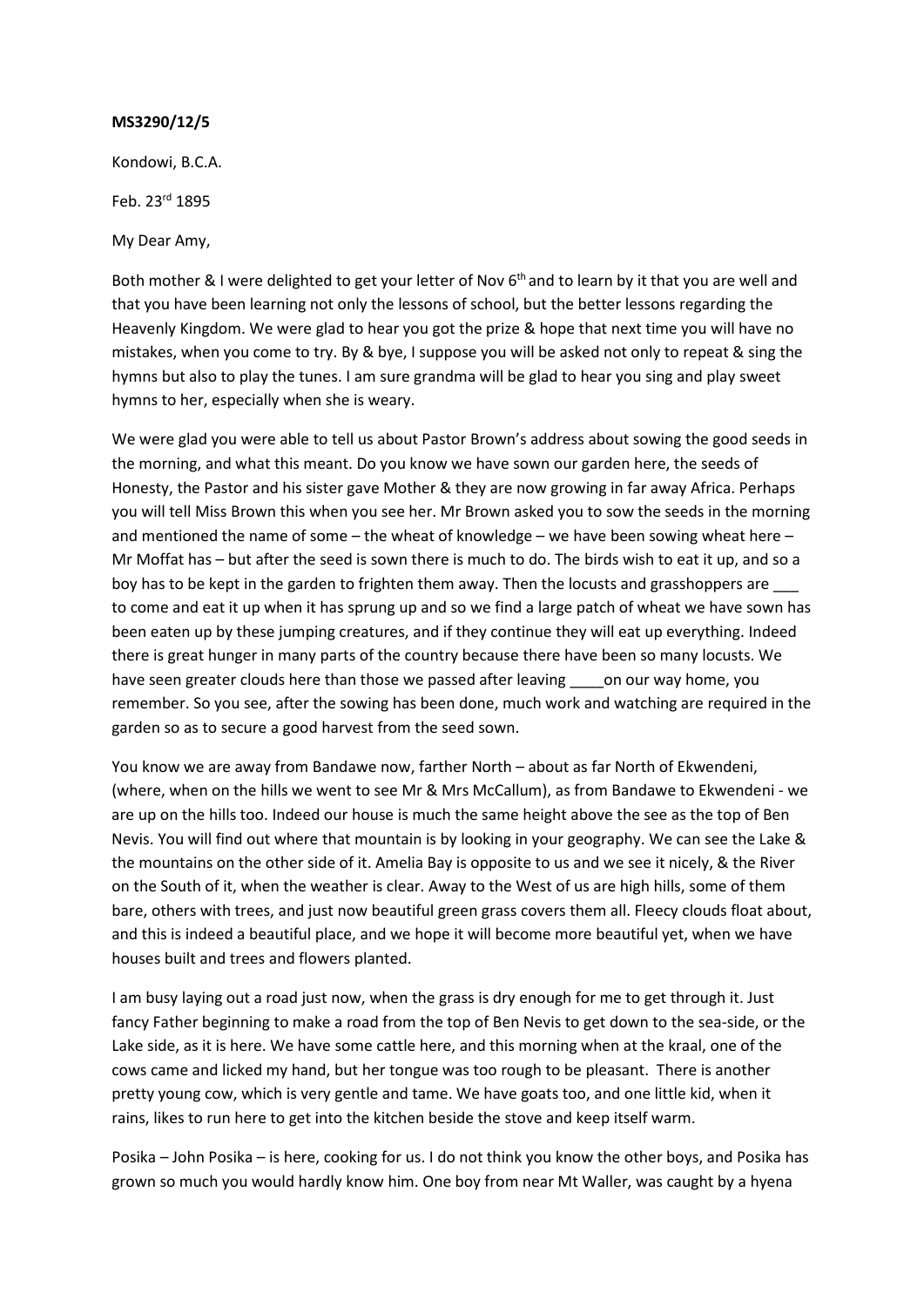long ago, and his left eye was torn out and part of his face destroyed. There are several other boys at work also and big men and women \_\_\_ as well are being taught Harry's Catechisms. Pray for all these that they may learn to love Jesus.

Kisses to grandma and Aunt Mary, whom I am sure you are trying to help. Many kisses to yourself from your loving father Robert Laws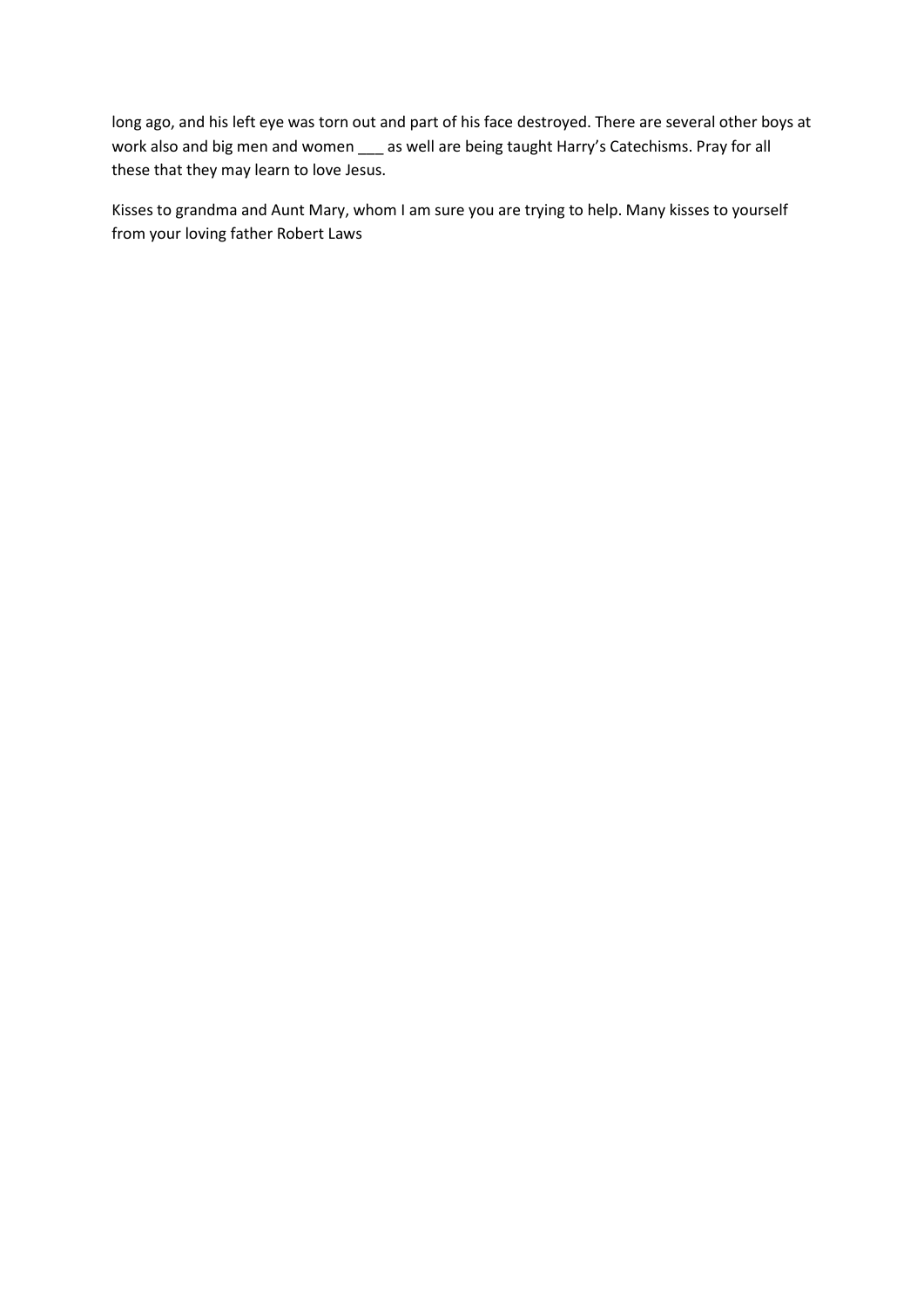Kondowi, B.C.A.

March 24th 1895

My Dear Amy,

This is Sabbath evening, & the services of the day are over, & before going to bed I sit down to have a little chat with my darling.

Today we have had two services in Nyanja with the natives, 1 English & 1 native Bible Class & now our evening English meeting is just over.

Instead of a church we meet in Mr Murray's shop. Some trees have been ad\_ed on one side & 4 legs put into them, & these are the seats for the audience, while 4 chairs are brought from the house for ourselves. Some day perhaps we may have a nice church here, but it is of most importance to get the people taught about God, & to learn to love Jesus. You have been reading the gospels, I am sure, & I wonder if you could tell me how often we are told in one of the Gospels that Christ preached to the people in the biggest church any one can preach in – I mean the open air.

Yuraia & Charlie Domingo are studying the Life of Moses with me & we have got to the III. Chap of the book of Exodus. John Posie is in another class, taught in Nyanja. John & several others are learning English with Mother during the week.

One little boy is working here, & has been for many weeks who got his left eye torn away by a hyena. He has a companion about the same size who has a tumour on his lower jaw, or chin rather I should say, which perhaps I may remove someday for him. He wishes it done, but I wish him to get his father & mother to consent to this first.

There has been a good deal of fever among the people here, because we have been having much rain, & at times cold mornings. Our cold weather is coming on now, & we need not be surprised if we have sickness about us.

You will be glad to hear that many of the people who are at work with us are learning part of Harry's Catechism during the week. Many of these men are from Ngoniland, & in former years they came here only to plunder the people & often killed them as well. Now many of them have been helping to make a road in this district which I told you about in my last letter. Some of the men had begun to learn to read, & brought the Gospel of Mark with them when coming here to work, & these are being taught every day by Mr Murray, while Mother teaches the alphabet & syllables to a class of big grown up men.

The gospel of Jesus Christ preached in Ngoniland by Dr Elmslie & others has been the means of this great change. Pray, dear Amy that God would help all these men & women to learn about Jesus, and turn to serve him, instead of doing cruel wicked things as they were accustomed to do long ago.

I wonder what you have been learning at the Sab. School to-day. How many of the questions of the Shorter Catechism can you repeat the answers of yet? I am sure Miss Melville, in Aberdeen, who was my Sabbath school teacher when I was a boy would be glad to hear that you could repeat all the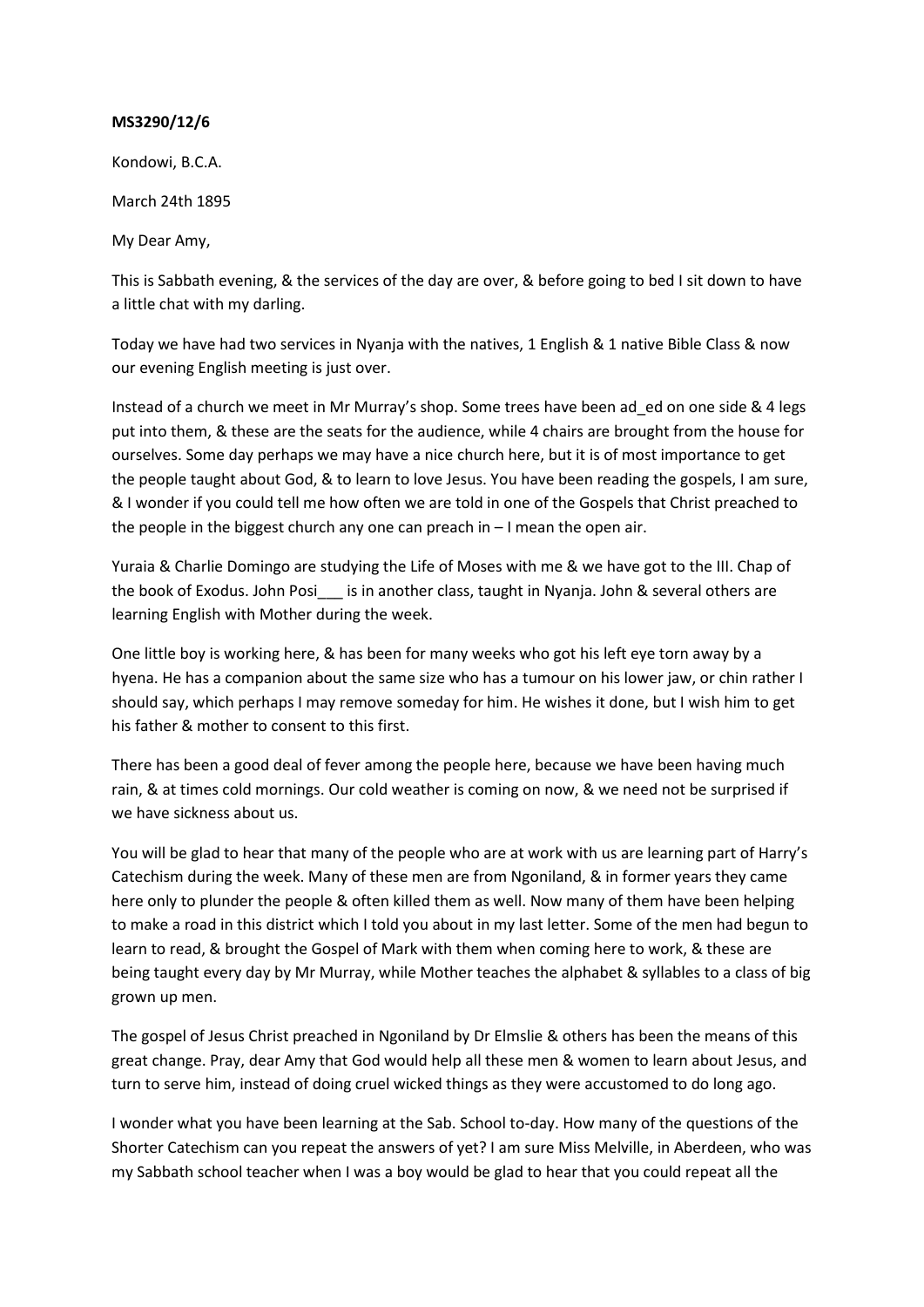answers. Perhaps some day when you go to see Grandpa you will be able to repeat these answers to her if she ask them at you, as she used to do long ago of me.

Give my kind regards to your young friends to Willie & Sarah Paterson – Do you speak to them in German yet? Any words I mean? Also remember us to all Mr & Mrs Cowan's young folks, & to Madge Balleny. It is so good of them all to be kind to you & help you to enjoy their happiness. Mother & I thank them all for it.

With love & kisses to all the loved ones, which you know how to give, and praying for you that the loving Jesus may keep you from all evil & enable you to live for God. I am, your loving father,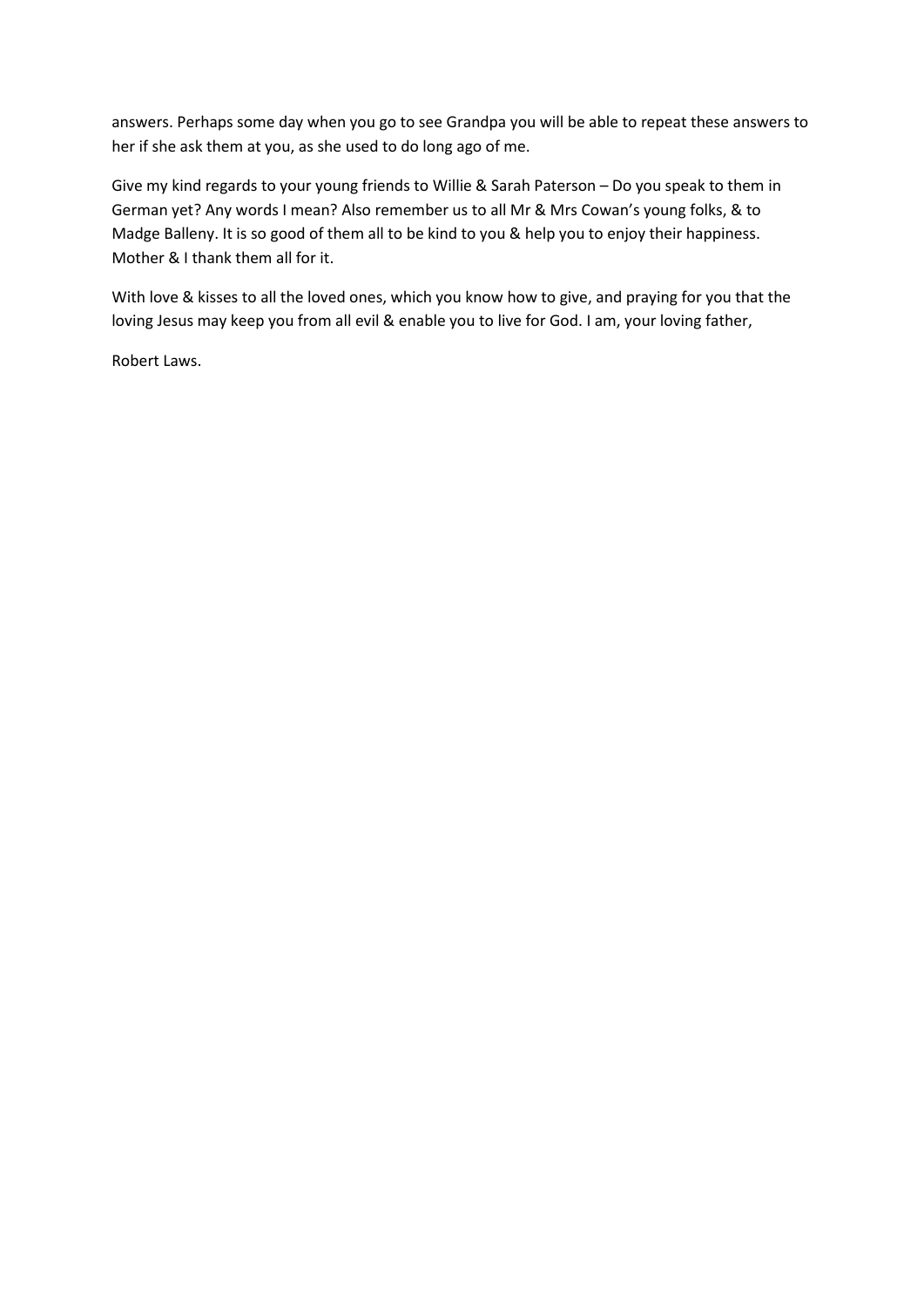Livingstonia. Lake Nyasa. British Central Africa.

May 3rd 1895

My Dear Amy,

Mother & I were glad to get your last letter & thank you for it. We are thankful to God also for all His kindness to you when you had been sick, & for making you well & strong again. We hope you too thanked our Heavenly Father for all His goodness, and that you gave Aunt Mary more than one kiss for taking such good care of you, & helping you to get well.

We have been having very cold weather here, cold that is for Nyasa, but we are up on the hills, & it is cold with us when it is warm enough at Bandawe. The men feel it very cold in the mornings & they do not like to begin work even at 6 o'clock it is so cold.

Last week a man was sent by Mr Crawshey with a letter to me from Deep Bay. On his way up a lion sprang upon him from rising ground in front of him. As the man raised his rifle the lion struck him in his spring trying to seize the man with his teeth & claws. One wound over the man's right eye was said to have been caused by a tooth of the lion; some more on his right shoulder, & on his left arm, by the claws of the lion. The man was knocked over on his back by the lion in its spring, but the force of the jump on the hill side was such that the lion went tumbling down & then turned back upon the man, who now had his rifle ready & waited till it came near & then fired at & wounded the lion which made off. Two days or so later the man was brought here, & I have been dressing the man's wounded arm every day since. All the wounds on his right arm & head are nearly well, but his left arm was badly pierced by the lion's claws, & had been poisoned by their having been dirty. I think he is safe now & that the wounds will soon heal. One hole is more than two inches deep, indeed some of my instruments were through his arm y'day & the day before.

None of these wild beasts have come close to our houses yet, but we never know when they may come, or may be lurking about, & so we do not go out often at night, & then no farther than we can help.

Now I have got good news to tell you. God has been blessing His word at Bandawe, and a great many people are now anxious to learn about Jesus. Mr MacAlpine wishes to tell me that 2,[0]00 women are now coming to his class for women, and are listening most attentively to what he has got to tell them about Jesus. Again there are over 2,000 children attending the schools in that district, & coming regularly every day. So you see how God has been answering the many prayers that have been offered in past days, beseeching Him to help the people to learn to love Jesus.

Here the people are leaving their hiding places among the rocks at the waterfalls, and are coming out to live in their gardens. They speak a different language from Nyanja but many of them know Nyanja and can understand what I say in it. On Sabbaths Mother has a class for the women and little folks whom they bring with them, & some of them are trying to learn to sing hymns, & understand their meaning.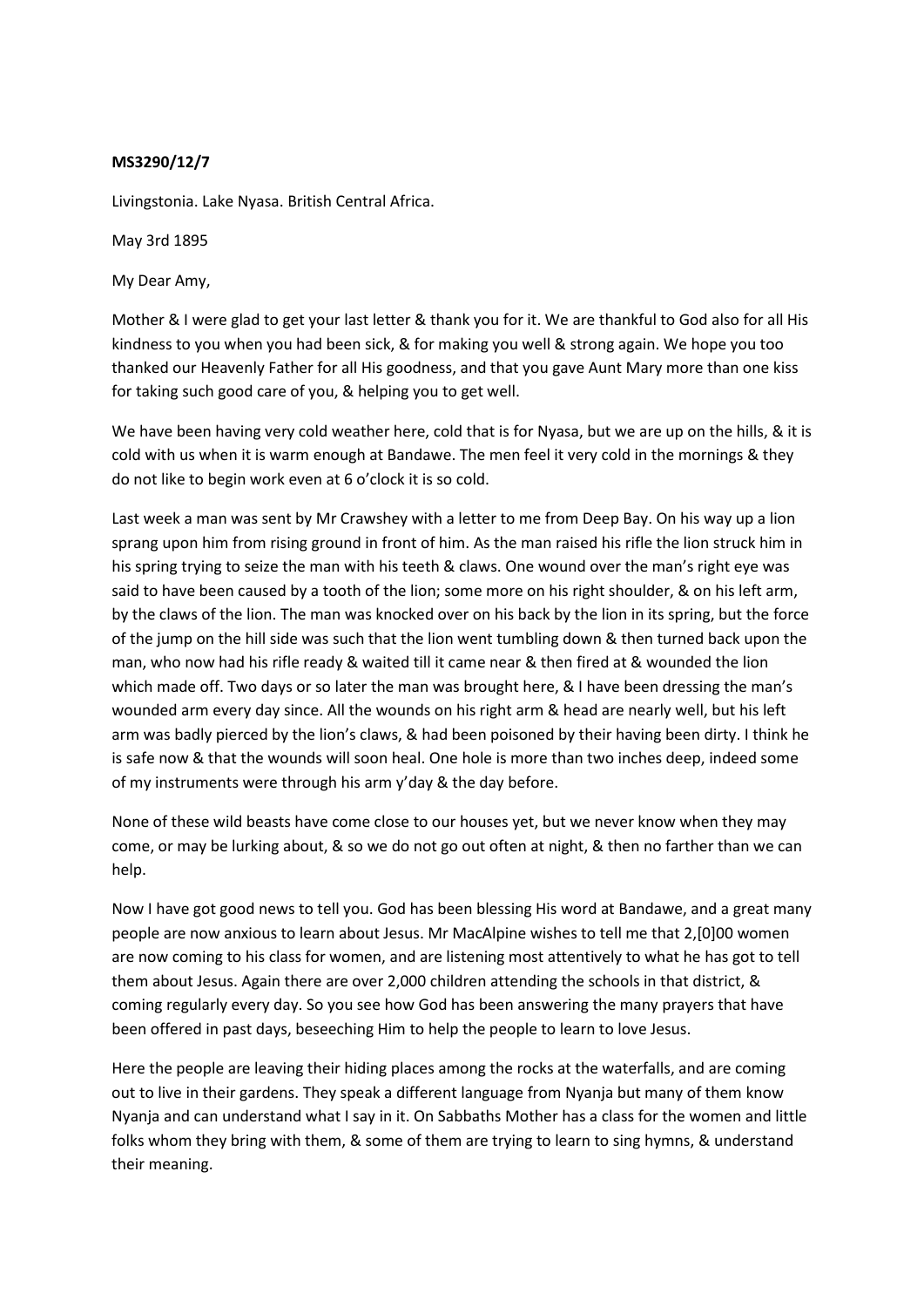During the week mother has her class every day of boys who are being taught to read and write &c. Two boys have come up to learn to work at the telegraph and they are busy also learning English with Mother in the afternoons.

Both Mother & I are so glad you are trying to shew your love to Jesus, & to serve Him, by learning your lessons well, and by trying to help Aunt Mary & be kind to Grandma. I am glad to learn that you are one of Christ's Sunbeams, trying to make everybody happy & bright about you. Mother is my best sunbeam here, & she not only makes me happy but also Mr Murray & Mr Moffat, and many of the men & boys about here who are trying to do what is right. Where do bright sunbeams come from & how are they so bright? Why they come from the sun to be sure, & they come so straight & so quickly that they bring the sun's brightness with them. Now Jesus is our Sun of Righteousness & to be His bright sunbeams we must come from Him, by His having all our hearts, & our having been recently with Him, that is in reading God's word & in prayer to Him. So Jesus gives us some of His brightness to carry to others. Just count up with Aunt Mary how many of His bright sunbeams He sends to visit you. I'll just give you two to being with Miss Carnegy and Sir John Cowan. How many more? Many kisses from Mother & me. Your loving Father,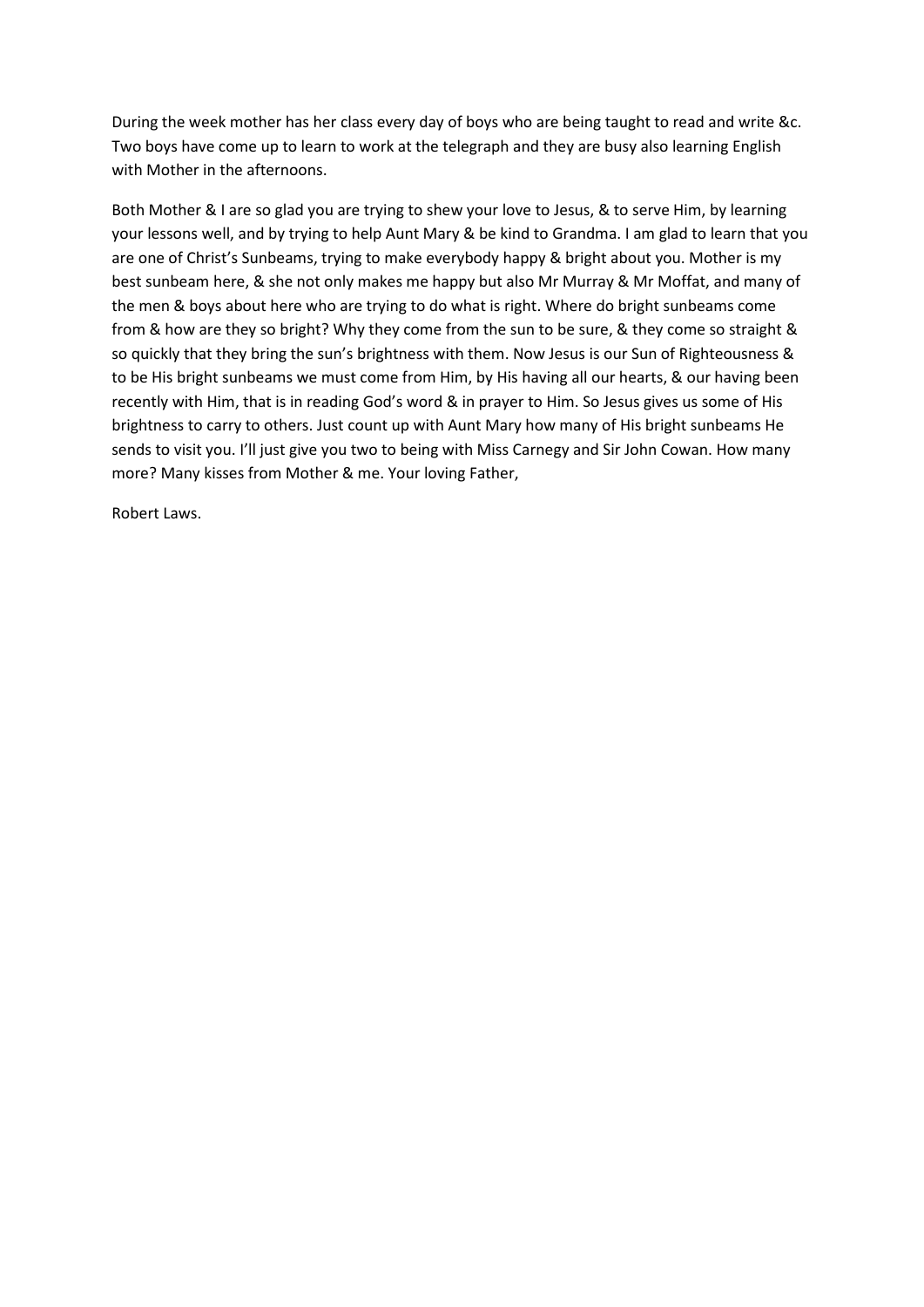Kondowi,

Livingstonia, B.C.A.

June 9th, 1895

My Dear Amy,

Mother & I are often wondering how you are, and what you are doing. It is now the "leafy month of June" with you at home, & we hope you are enjoying the long days, and the pleasant sunshine, and that Aunt Mary and you are both able to go out long walks at times to see the flowers and the trees & when the birds sing.

Here it is our winter time, and on the hills we are feeling it very cold in the morning & at night, but it is pleasant and home like. In the garden the nasturtiums are in beautiful bloom & the peas are growing beautifully green, and are in bloom. European vegetables are also growing nicely with us except that a fly lays eggs on the radishes, on cabbages, & broccoli and turnips. From these eggs come little black caterpillars which eat up the leaves and kill the plants. Look up your book of Natural History & read there the strange changes these creatures go through.

Last week we began an elementary school here, and some 20 children are coming to school and beginning to learn the alphabet, and to sing some hymns. Charlie Domingo is teaching them meantime. The children are also learning Harry's Catechism and so getting a Bible leasson daily.

Some of the older Ngoni who are working with us are to sing hymns in their own language and also in Nyanja. This is something very much better & different from their old war songs & trying to kill people.

We had service to day in the workshop and three languages were used in it Ngoni, Tonga & Nyanja, & there were people there speaking other three or four languages as well. How we long that all these were brought to the Saviour, so that they might love Him & go to tell their fellow-men about Him.

One of the men who was here to have his wounds dressed (I told you about him before having been torn by a lion when bringing a letter home) is now better & has gone back to his work at Deep Bay. The other man is not quite better, two wounds having yet to heal, but he is recovering.

Mother is suffering from rheumatism just now, but we hope it may pass ere long. The cold weather is apt to make her feel it more.

Mr Wm Murray is here and often speaks about you.

Every day Mother & I are praying for you, that God may help you to be a bright, good little girl, enabling you to love & obey Jesus, and that He would yet help you to lead others to Him.

Love to all the dear ones at home & with kisses from Mothe & me to you.

I am, your loving Father,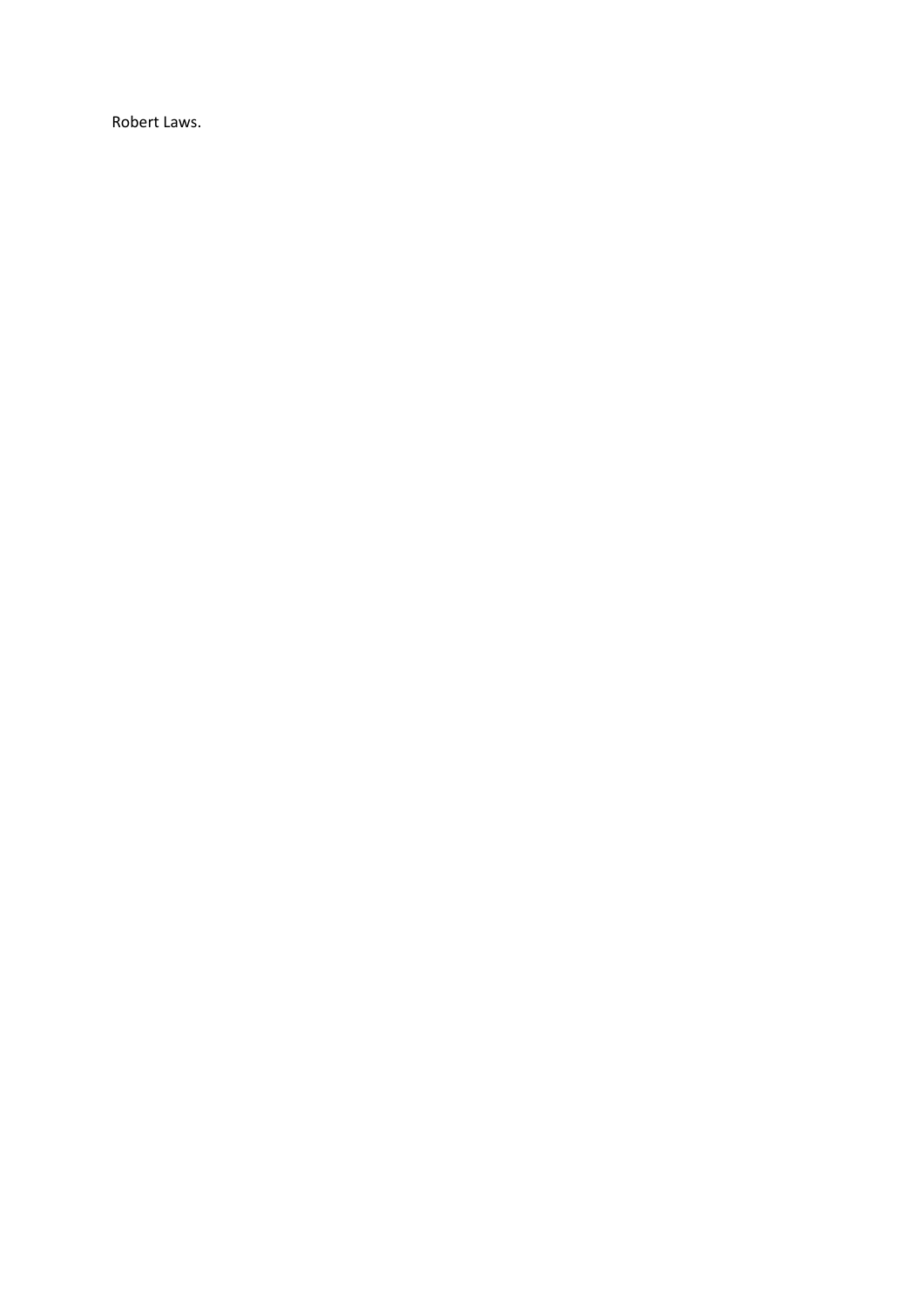Livingstonia,

June 23rd, 1895

My Dear Amy,

This is Sabbath evening, & the day's work is done. Being so far away I cannot call you to come to the room where i am, & take my darling on my knee, and talk to her about Jesus, & what she has heard about him, in Church, & Sabbath School, so instead I take my pen to talk a little with you on paper.

I have some good news for you. At Bandawe a great many of the children and their fathers & mothers are now anxious to learn about Jesus, and many say they wish to give their hearts to Him and learn to obey His Word. On Sabbath last there were 900 at the morning service and from 1200 to 1400 at the second service. The school church cannot hold so many people and so the services have to be held in the open air. At the Classes many people are also coming to learn, and the schools are attended by about 2,000 children. Doubtless Jesus will yet draw many of these to love himself.

Would you like to know what we have been doing to-day? I shall try to tell you. Soon after 2 o'clock this morning we were aroused by a voice outside & soon heard the lowing of cattle & the shouting of men & the barking of Carlo & Jessie. As it did not stop we were sure something was wrong, & I got up as I heard Mr Murray's voice. On opening the window I saw his light & Mr Murray and Mr Moffat together, & they told me some wild beast had broken into the goathouse and had killed & carried off a goat. Too long Carlo would continue to bark, but it was too dark & dangerous to try to follow the wild beast. It is thought to have been a leopard, as it has left no tracks on the hard clay soil. This is the first time our kraal has been attacked but it is likely the wild beast will come back again. We went back to bed and had a good sleep after that.

We had breakfast at 9. & at 10 our native service. We had hymns in Ngoni & Nyamja, the Lord's Prayer & then commandments in Tonga, and reading Nyanja, & I preached in Nyanja. We had people there who speak other three languages besides these. After the service was over Mother had her Bible Class for Women, and she was gratified by the constant attention some of the poor women gave to their words.

After 12 o'clock we had dinner, and at 2 I met with the native church members & arranged for them taking work in the Sab School at 2.30. When the school met many of the older men were away, and so we had only 6 classes & I sent the other four away to the villages to speak to the people there about Jesus. In my class I had some grown up Ngoni men. More than one of these had gone fighting & killing people and stealing cattle in former days. Now two are sawyers & one a brick maker & others at the garden & such like work. I think the Spirit of God is working in their heads. Pray for them dear Amy that they may be enabled to give up all that hinders them from turning to Jesus, and learn to love and trust Him.

After school we went down the road for some distance & met Mr Murray was asking about you & glad to hear of your last letter written by yourself & sends you his kind remembrances.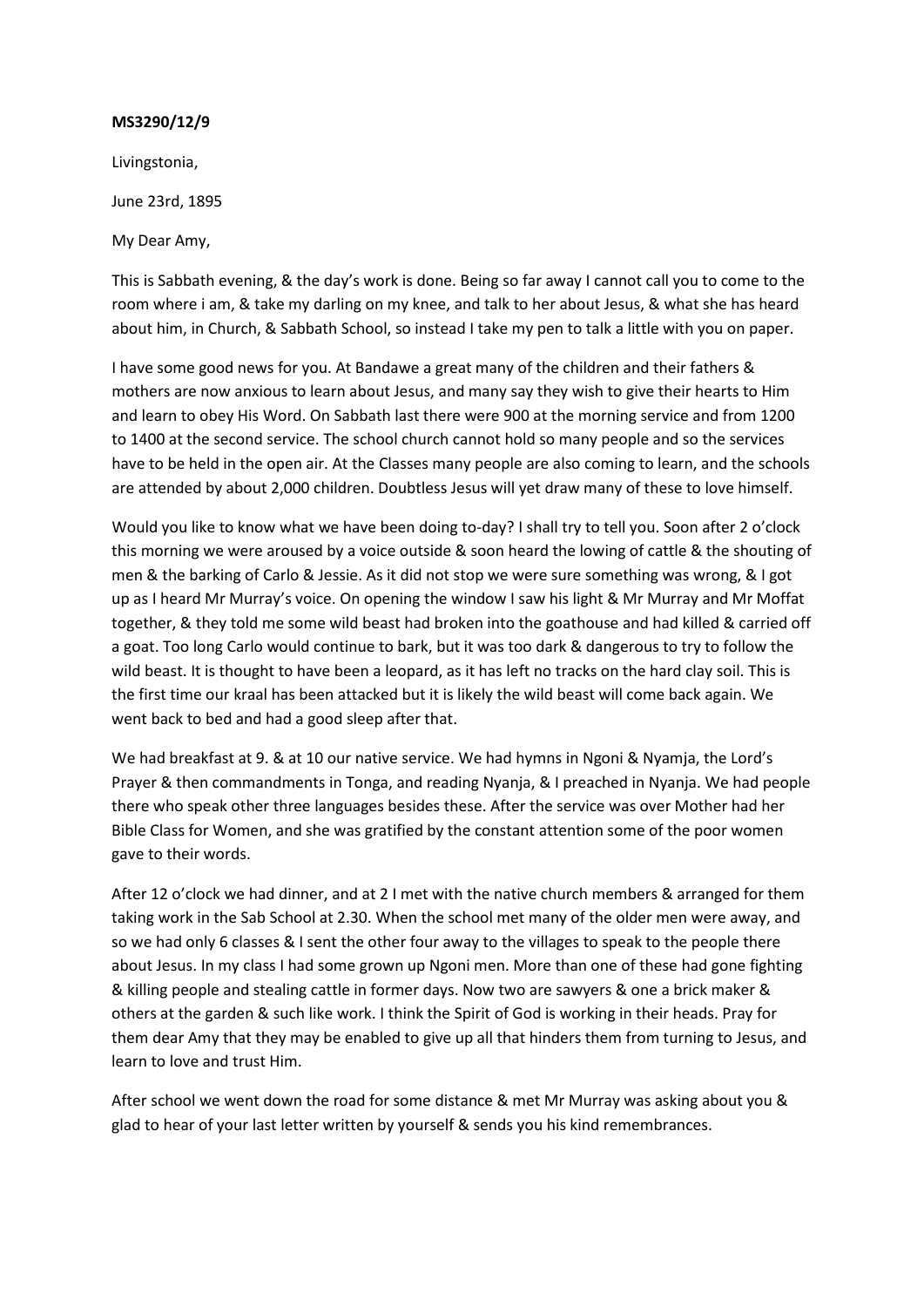After we came back we had evening service with the men. Several who were absent in the forenoon were present in the evening, aft[er?] this we had tea. I forgot to tell you that after S. School I had to see some sick people. One man had hurt his foot & an abscess had to be opened. Then Knozya one of the men who were hurt by lions had to be dressed. He & a woman and boy were going home when 7 lions attacked them. 4 attacked the woman & they killed & ate her, the other 3 attacked him He drove his spear into two & managed to get into a tree 4 days & nights & then got to Deep Bay, when next morning the man who died was seized, & both were sent on by Mr Crawshay. The man whose arm was torn is better & away. Knozya is nearly better 4 wounds out of 30 are not healed, but will be, I hope, in a week or two. I do not like lions, & we both wish, I am sure, to fight against the Devil who goeth about like a roaring lion, seeking who he may devour. We are glad you are better & helping Aunt Mary & kind to Grand Ma. God bless thee, dear one, & make you a blessing to all ma s Your loving father Robert Laws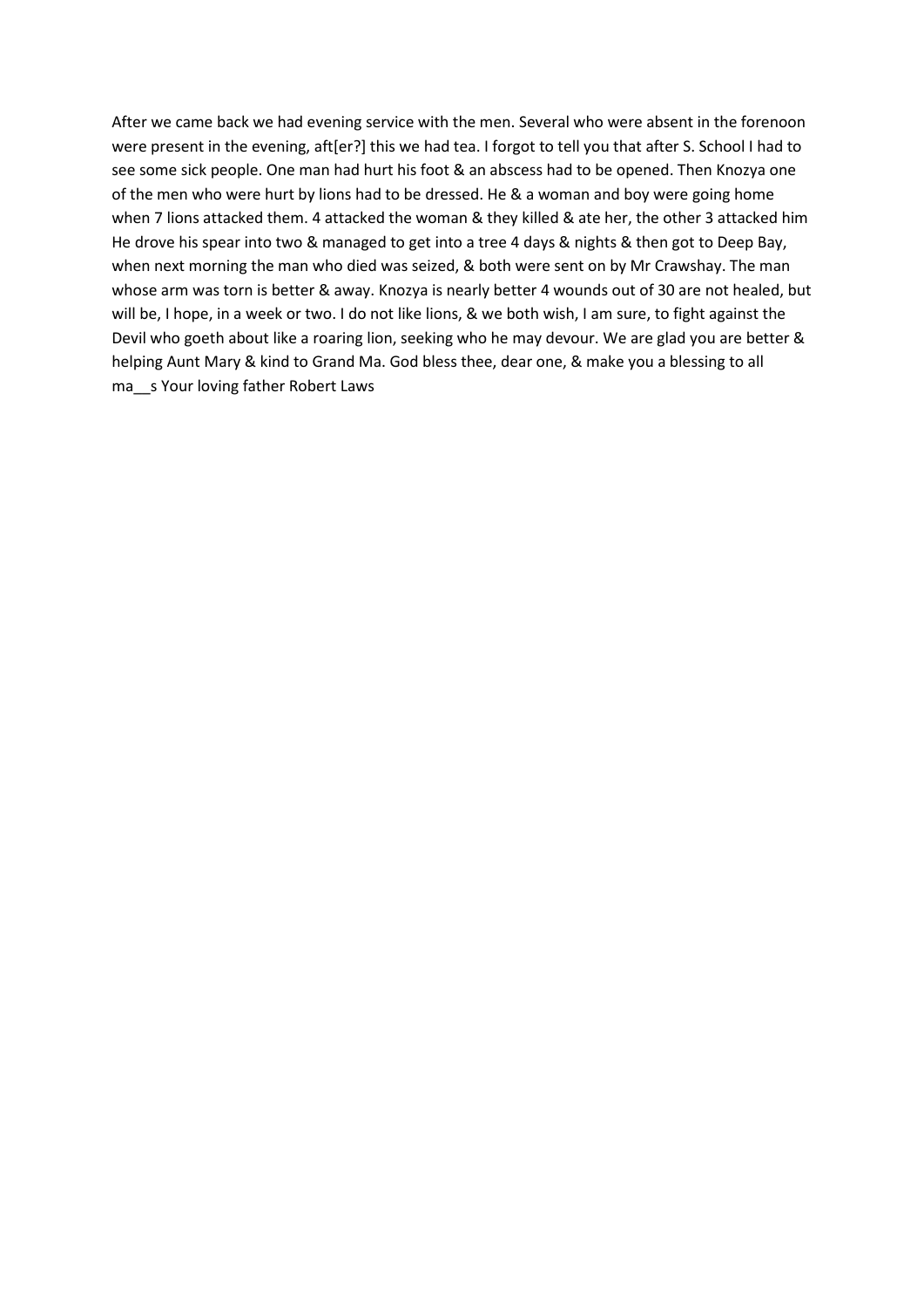Kondowi, B.C.A.

July 17th, 1895

My Dear Amy,

I have just taken down your beautiful blotting-book, & I think the first thing I write on it should be a letter to you. It must be a short one for I have to start for Deep Bay tomorrow to meet the Commissioner on business, & I have much left to get done ere I go.

Mr Henderson arrived here safely on the  $15<sup>th</sup>$  and his bones came up yesterday. When these were opened he handed to me the parcel you sent to Mother & me. Mother will write to you about the tray cloth & cosy cover, but I must tell you I was glad to see all your work & to know you had stitched in so many good wishes into it. Then this blotting book is delightful and the pen wiper with my initials on it is just the thing for me. Mr Murray & Mr Moffat as well as Mr Henderson saw all the gifts & were delighted by them. I thank you for them, and send you I do not know how many kisses.

And so poor polly is dead, you will miss it I suppose though it did not speak. Your cold Edin. Winter was very different from the heat of Old Calabar.

There are no grey parrots here, but I have heard that some black monkeys were seen in the trees a mile or two away.

Mr Henderson has brought up a little puppy with him from Bandawe. It is a lively little creature & was tugging away at Mr Murray's trousers a short time ago. We hope it will take to catching the rats & mice which are becoming numerous about the place.

Several times I have seen a chameleon on the road. One I found at its hole with its eggs. Now would you look up your beautiful natural History book & see what it says about this creature, & tell me what you think the most wonderful thing about it.

Thursday. Father has left me very little to add. Your living gifts are very pretty & much admired. Your rosiness, & brightness & tallness, & love have all been added to by the arrival of this mail. Aunty knows how to pass over the kisses fr Kondowe Heights & we convey them to you. And such love & care as Aunty bestows on you calls for your full & daily flow of obedient & helpful love in return. Why, it can even become a joy to give up self-will when we see that fretting only brings clouds & trouble where all can & should be bright & happy. Such a sunny girlhood you enjoying. We hope you do not forget the little suffers in the Hospital & the far greater numbers outside of it.

Your pocket money must come to a good sum, earned too in a very pleasant way! Your music must be advancing in every way. We'll be expecting to hear fr you soon how you like the change to Sarah's School.

And so the Polar cold sent polly asleep & you laid him away.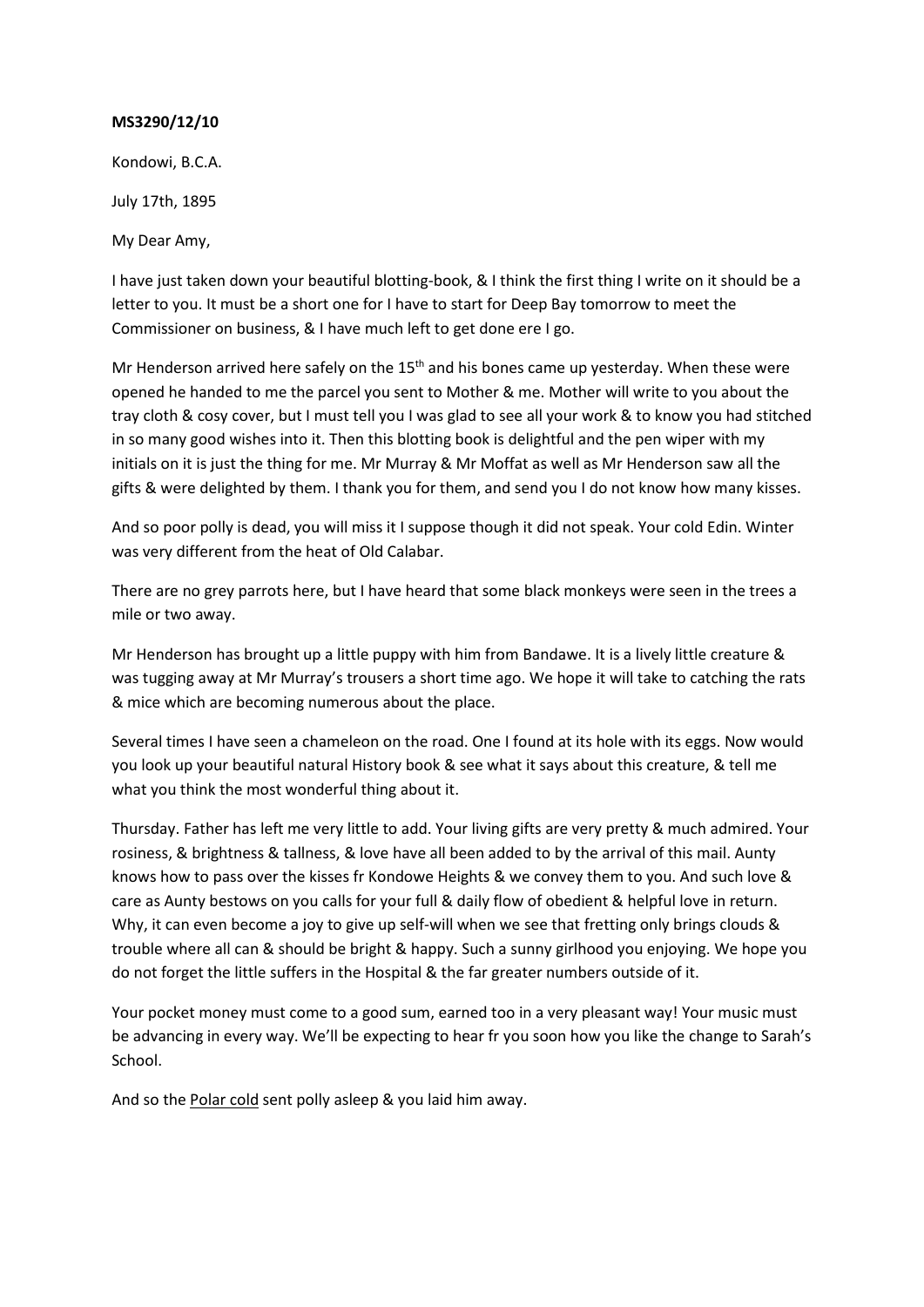Yes I remember well your stories of dear Janet at Craigs, & the lovely roses, & the peacocks, & thefruit, & her songs by wh she made you laugh so & be happy. She too was happy with you: now she rests.

The fishwife dolly might charm away the pain or weariness of a wee girl since you are growing so tall. Mr Henderson is to shew me the button you reached in April.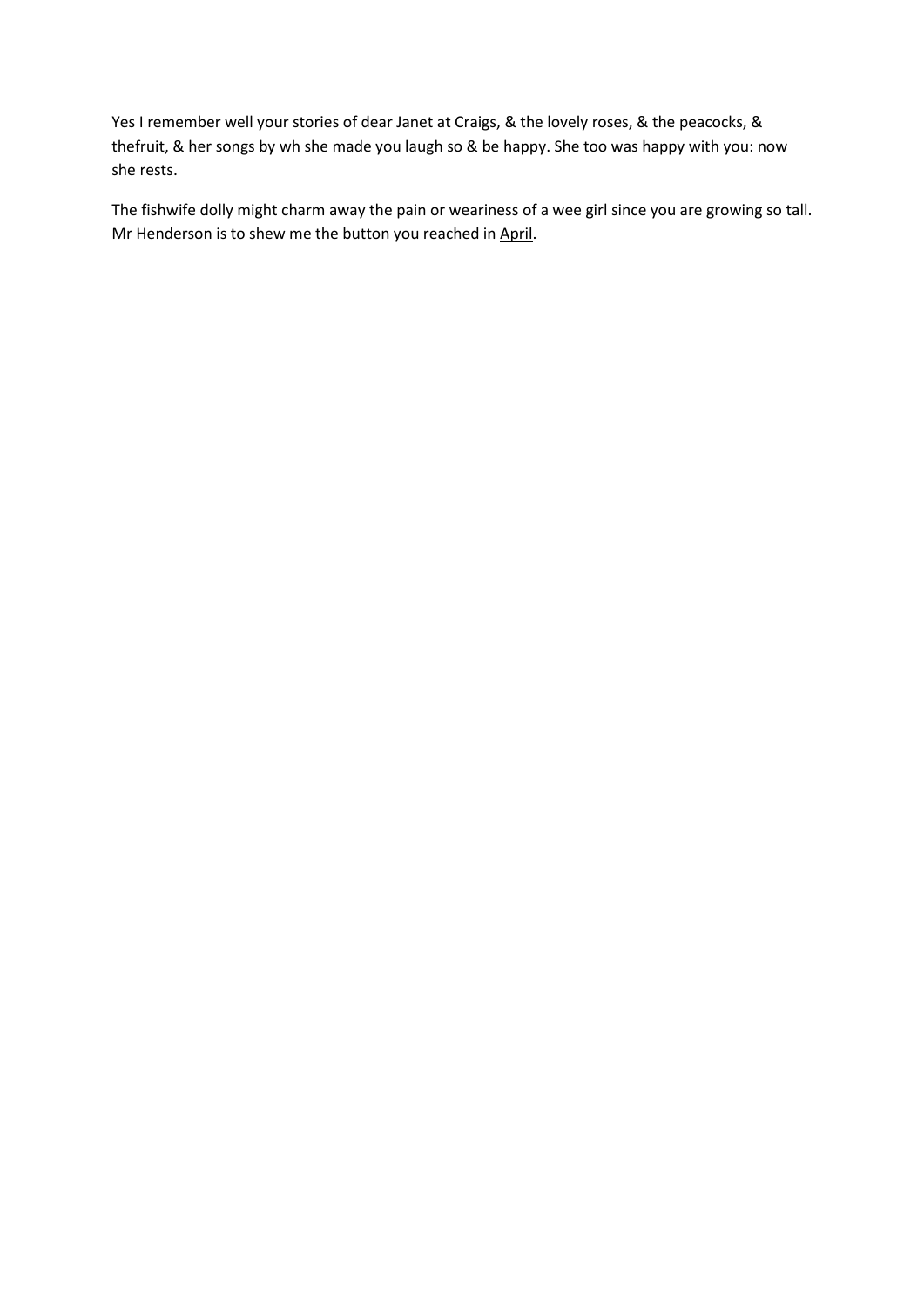Kondowi, B.C.A.

August  $4<sup>th</sup>$ , 1895

My Dear Amy,

The day's work is done, and now I would like to have a Sab. Evg. Talk with my little girl – though many weeks may pass ere it reach you.

Perhaps you would like to know what has been doing here to-day. Well, y'day Yuraia & Charlie, & several others, went away to the Lake shore to stay all night, & preach to the people in the villages there to-day. In the forenoon we had service in the workshop & a great many people were there from villages several miles away; & a large women's class Mother had to-day after the service was over. Then in the afternoon we had our Sab. School; but most of the scholars are grown-up people. There were not so many to-day as usual, owing to many having gone away y'day to buy food. Then after school was over Mother & I went down the road & met the lads coming in with the cattle & goats. Brownie, a goat with her kid, came running to lick Mother's hand, hoping she might have some salt in it. Mr Henderson's puppy – Judy – had gone with us but when she saw the cattle & goats coming she ran away home as fast as she could, sometimes turning round to see if they were chasing her or not.

Then in the evening we had worship with the natives, & later on an English service. I shall give you my text, & then you will take your Bible & try to find out where it is and tell me who was the person who spoke the words, and tell me what great things he did. The words were "But as for me & my house we will serve the Lord".

The man who said these words promised something for himself and for every girl & boy in his house or household. Now do you know this is just what I promised for you as my little girl long ago – that you Amy would serve the Lord.

Do you know it makes Mother & me very happy to hear that you are trying to serve the Lord. Do you wonder at this & think that you have not any great things; well I do not know that, I think it is a great thing when a little girl counts aloud at her music when asked to do so, even when she does not like to do it, but knows Jesus wishes her to do so; or when she gives up biting her finger nails because it is a bad habit. Some people could more easily do what would be called great things in the newspapers, than give up or stop a bad habit.

Then again there is helping Aunt Mary, & being kind to Grandma, and other sick people when you have the opportunity – all these things can be the ways in which little people can serve the Lord Jesus.

I wonder how many of the questions in the Shorter Catechism you have learned to answer yet. It is a grand book that Shorter Catechism. It has done a great deal for Scotland. When you grow up you will understand this better. Do you know, I would like you to be able to answer any of the questions to Miss Melville, when next you go to Aberdeen. She used to ask these questions at me when I was a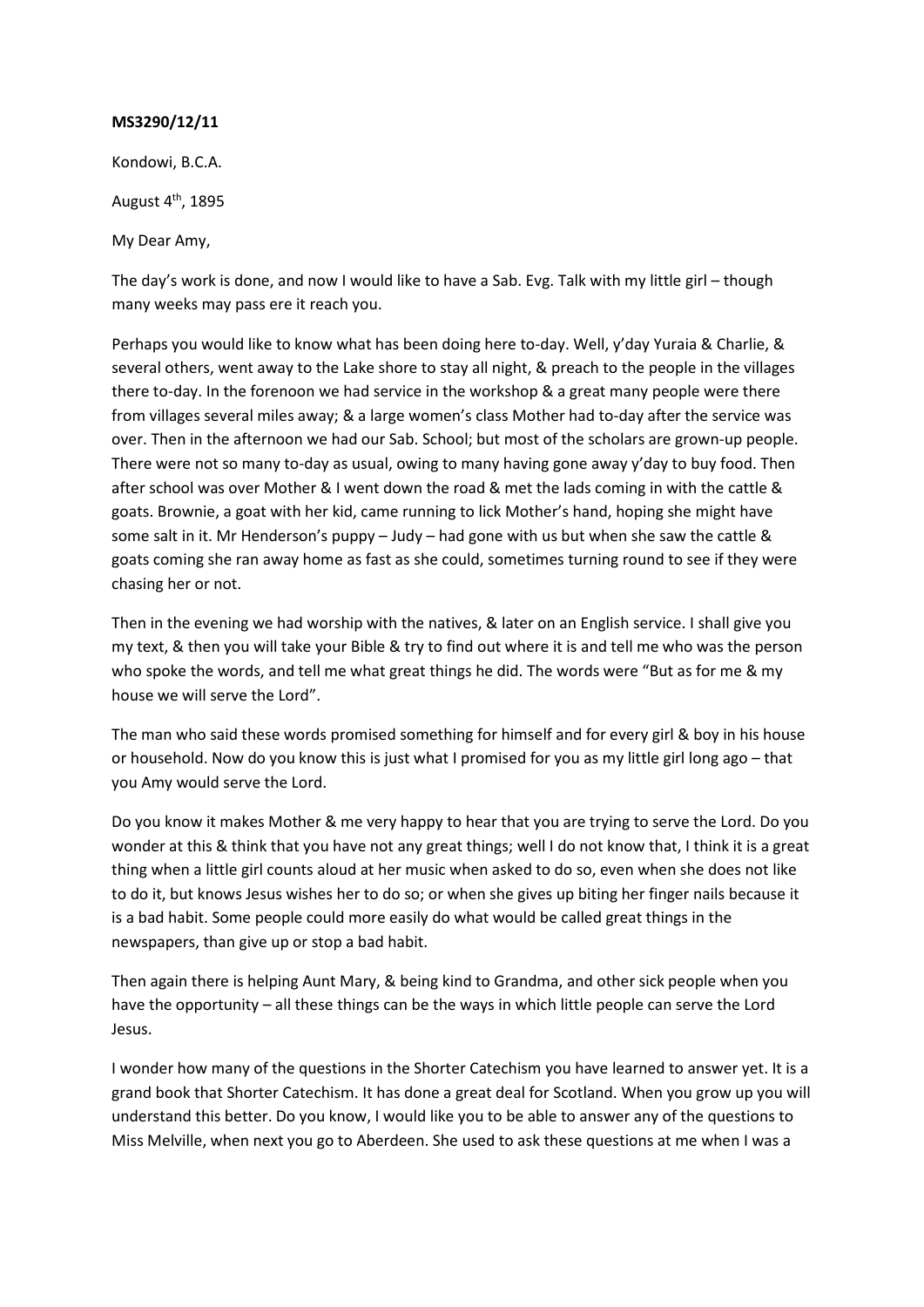boy in her class at the Sab. School. Grandpa also used to teach me the catechism & the instruction has been most useful to me in after days.

Now I shall stop tonight, & mother & I say goodnight to you far far away from us, but near our loving Jesus. Kisses to you from us both, and our love to Aunt Mary & all the others.

Your loving father,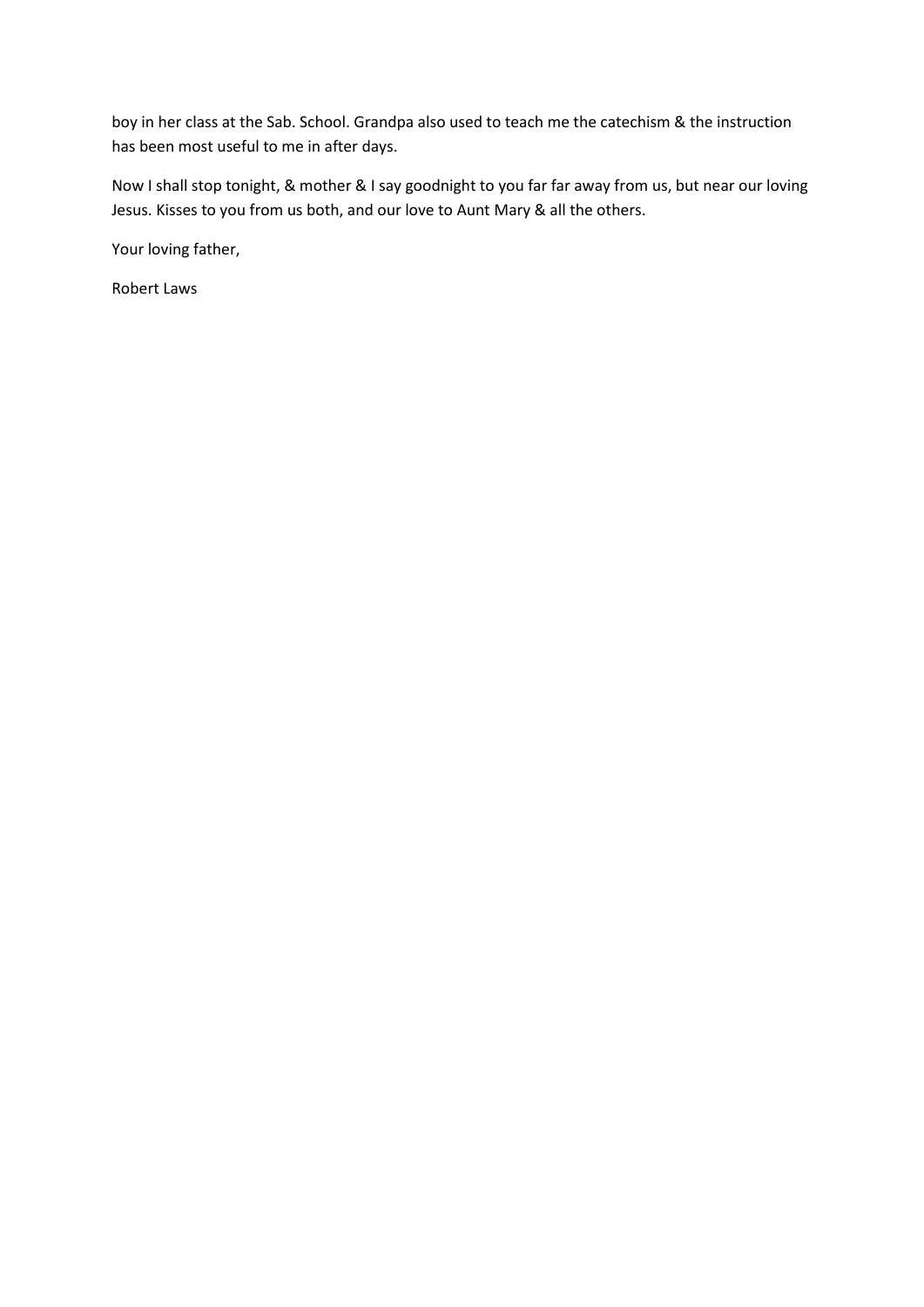Bandawe, Sep 29th 1895

# My Dear Amy,

You see I am writing to you from our old home, though not from the old house. I left mother at Kondowe a week ago past Thursday to come down here by Ekwendi. I reached Ekwendi on Sat. having slept two nights on the road. Kande our dog came with me & liked to sleep in my tent. The first night after our tent was pitched, & dinner was over Kande began to bark, & seemed sure there was some wild beast about. After a time we heard a hyena cry, & then Kande came & lay down at the fire, as much as to say "Now you know what wild beast is there, & can take care of him". We reached Ekwendi all right & stayed there till Wed. morning when I left for Njanya & Hora where Mr & Mrs McCallum are staying. On Thur. I started for Bandawe & camped at the R. Lucia. Next day at 5 I reached Bandawe.

A poor man who had been torn by a leopard was under Dr. Prentice's care, but died y'day. Y'day forenoon some people were out cutting grass for Monenga's school. Suddenly a wild beast sprang on one poor woman & killed her & carried her away. A man brought a goat to be poisoned for the bait & the bait was taken & this forenoon after service some natives brought in a big lioness & said there was yet a lion & two cubs prowling about.

Now I have got good news to tell you. Many, many of the people round Bandawe are now learning to love Jesus, and seeking to learn his word & obey it. There are over 2,000 children in the schools, who are coming regularly every day, and are being taught about Jesus, as well as to learn to read & to write. Today there were many hundred people at the morning & forenoon services, and yesterday many people from Clontechi 12 miles away came wanting to know more about Jesus Christ & seeking to follow God.

When you hear of this, I am sure you will thank God for all his goodness to those people & for blessing the preaching of his word in past days.

Little Walter Elmslie has got a baby brother (John) and little Peter McCallum had measles, but was getting better when I was there.

I got Aunt Mary's letter here & Grandpa's also, & I was very glad indeed to find how you love Aunt Mary & had been a help & comfort to her in the time of trial to you all when Grandma was called home.

I am sure you must find it make you happy yourself to be kind to others. God has given you many kind friends including Aunt Mary, & we thank Him for being so kind & good to you. How many answers to the questions of the Shorter Catechism were you able to repeat correctly to Miss Melville. I am sure she has been glad to see you.

And then you were going to Craigo to kind, good Miss Carnegy. I hope you were a sunbeam there also & helped all to be happy.

God loves his children to be. And then going to Drumnahoy, away among the pine trees & heather \* clover, & mile & hens & I know not what all! I expect a long letter telling me all about this.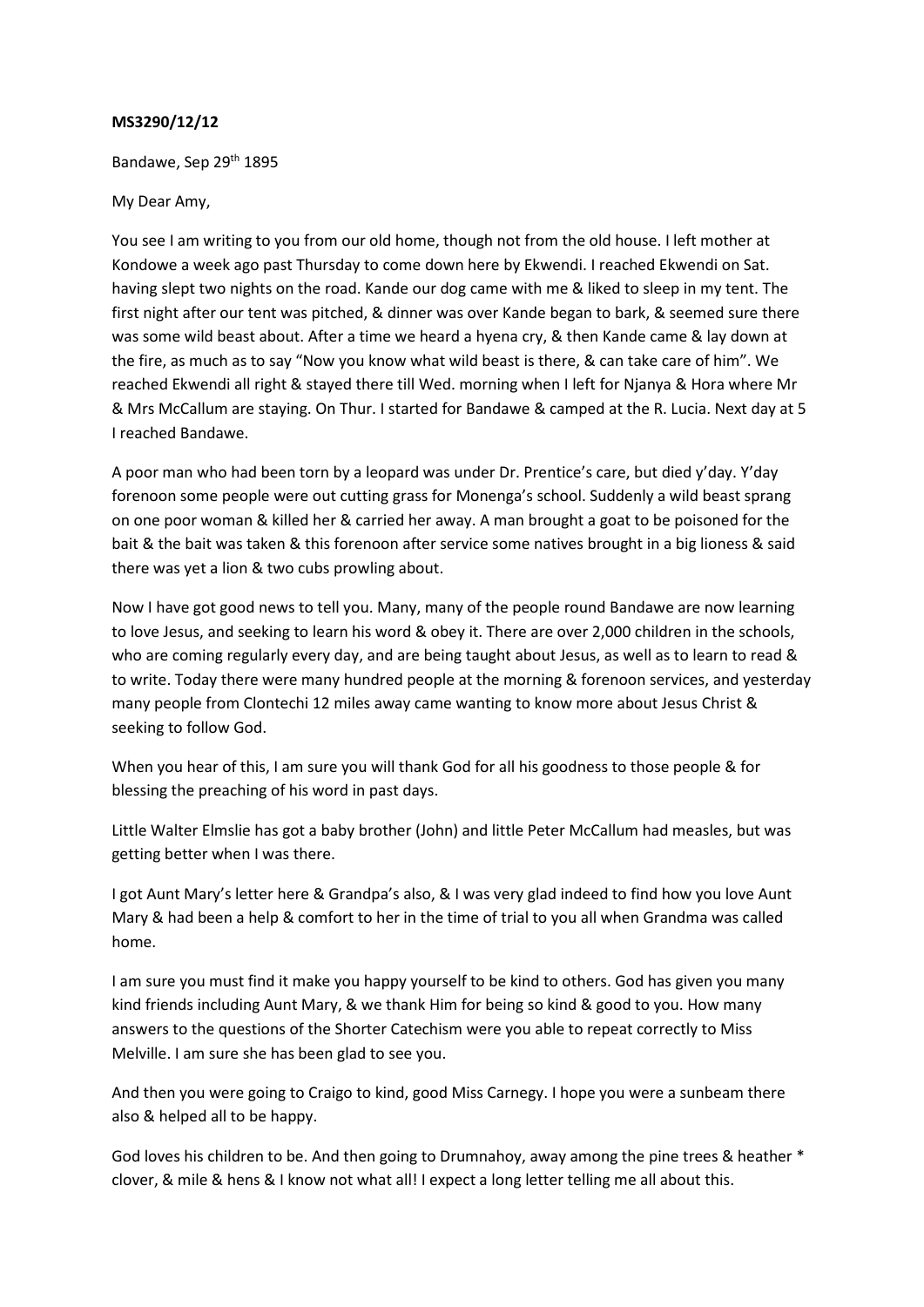Would I not like to see my little Amy coming in at the door now. I think we would have a long talk about Jesus and His love to us. I hope you will help many to learn to love Him & live like him. Now, darling, goodnight. Mother though far away is praying for you as well as father. Love to all dear ones & kisses to yourself from Your loving father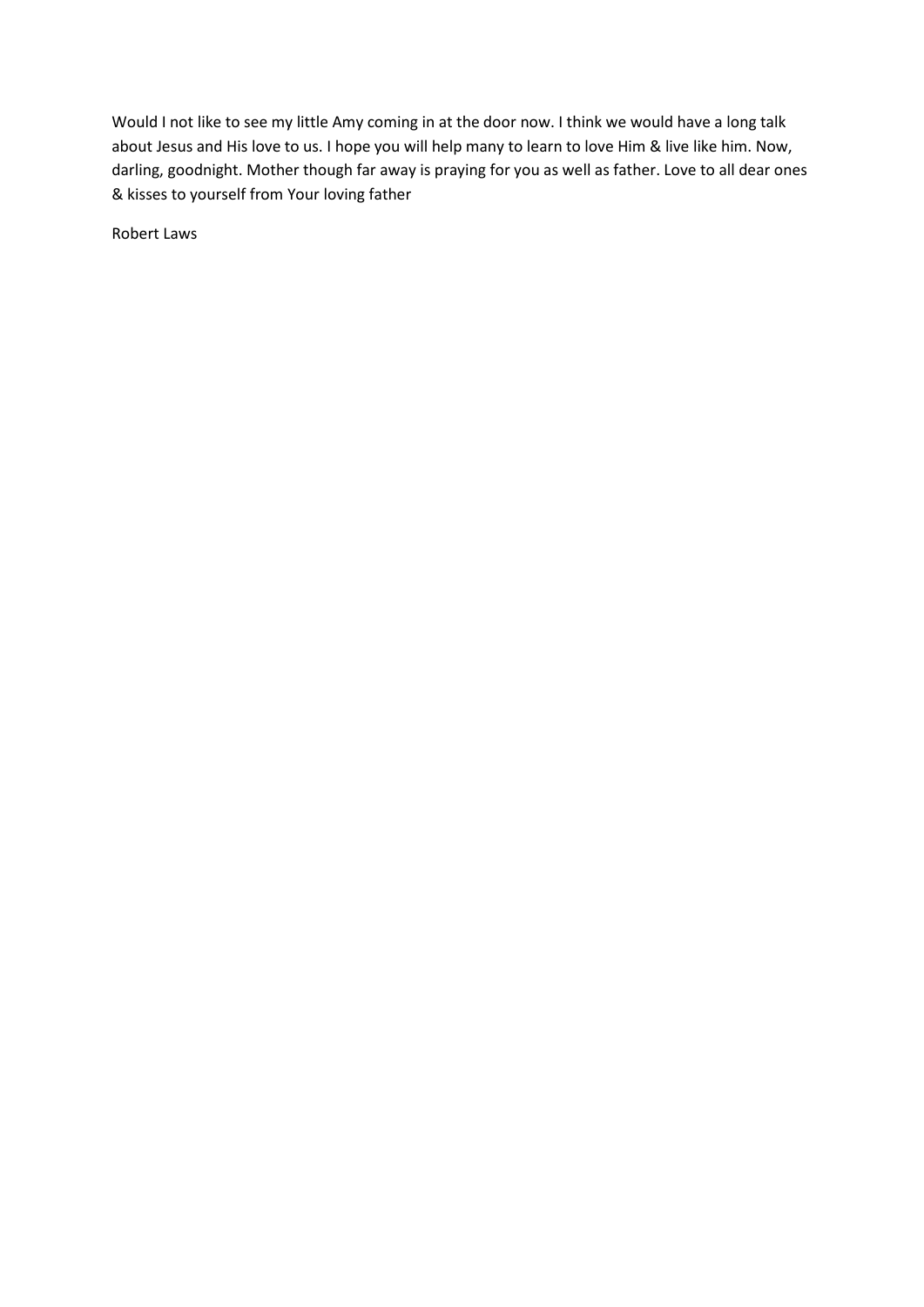Bandawe,

Oct 20th 1895

My Dear Amy,

I am still at Bandawe, & in the quiet of the Sabbath evening I turn to my pen to have a chat with my dear little one so far away & which I hope she may read by & bye, & know that she is never a day forgotten by her loving mother & father.

At home Mother & I pray for you every morning before you are awake, & before we go out to the work of the day & now that we are farther apart than Aberdeen & Edinburgh you are prayed for by each of us.

And what do you think our prayers for you are? That you may be rick or great, or wise, or that many people may think you clever & such like. Not a bit of it. There is something far better than riches, or greatness or cleverness or the praise of men, & it is this better part that we pray God may give you. We wish to hear that you love Him & that you are trying to serve Him every day, trying to serve Him, by doing your best to learn your lessons well, by doing your best to help Aunt Mary, & so learning to know about household work, & learning to use your hands in keeping things nice & tidy. We wish to hear of your loving God & trusting Him as your Heavenly Father, who is stronger & wiser than I am, & who cares for you & loves you & helps you day by day.

Just think what a friend you have in Him: That you can speak to Him anywhere & He is willing to help you & listen to you. He is far greater than the Queen & can help you as she never could. He loves you & just because He loves you He is willing & ready to help you to fight against Satan & all his giants whom Satan sends to tempt you & make you do wrong. He is able & willing also to help you to do your duty & is glad to see you growing up in His service.

When the steamer comes back, a number of boys & girls & some men & women are going up with me to the new station. Some of these are already Church Members, others are Catechismers, & some Men are wanting to learn, & I hope they will learn the best of all lessons – to believe in Jesus Christ as their Saviour. Pray for them, dear Amy, that all may give their hearts to the Saviour, & so become useful men & women, & some of them preachers to, & teachers of their fellow men.

Here we have a beautiful little fawn in the house. It is a Duiker buck or 'nyiska' as the people here call it. It is quite young & when standing comes about half way up to my knee. It drinks milk when it is warmed a little, but shivers if the milk is cold. It has found its way into my bedroom & lies on the floor at the head of my bed. I have had a bigger rabbit many a time. We call it Fanny. The dogs try to play with it, & it is not at all afraid of them though sometimes they take half its head into their mouths. It is very gentle & pretty.

It is very warm here just now, in two days the sun will be overhead, & the sand is so hot that our feet are like to be burned by the sand.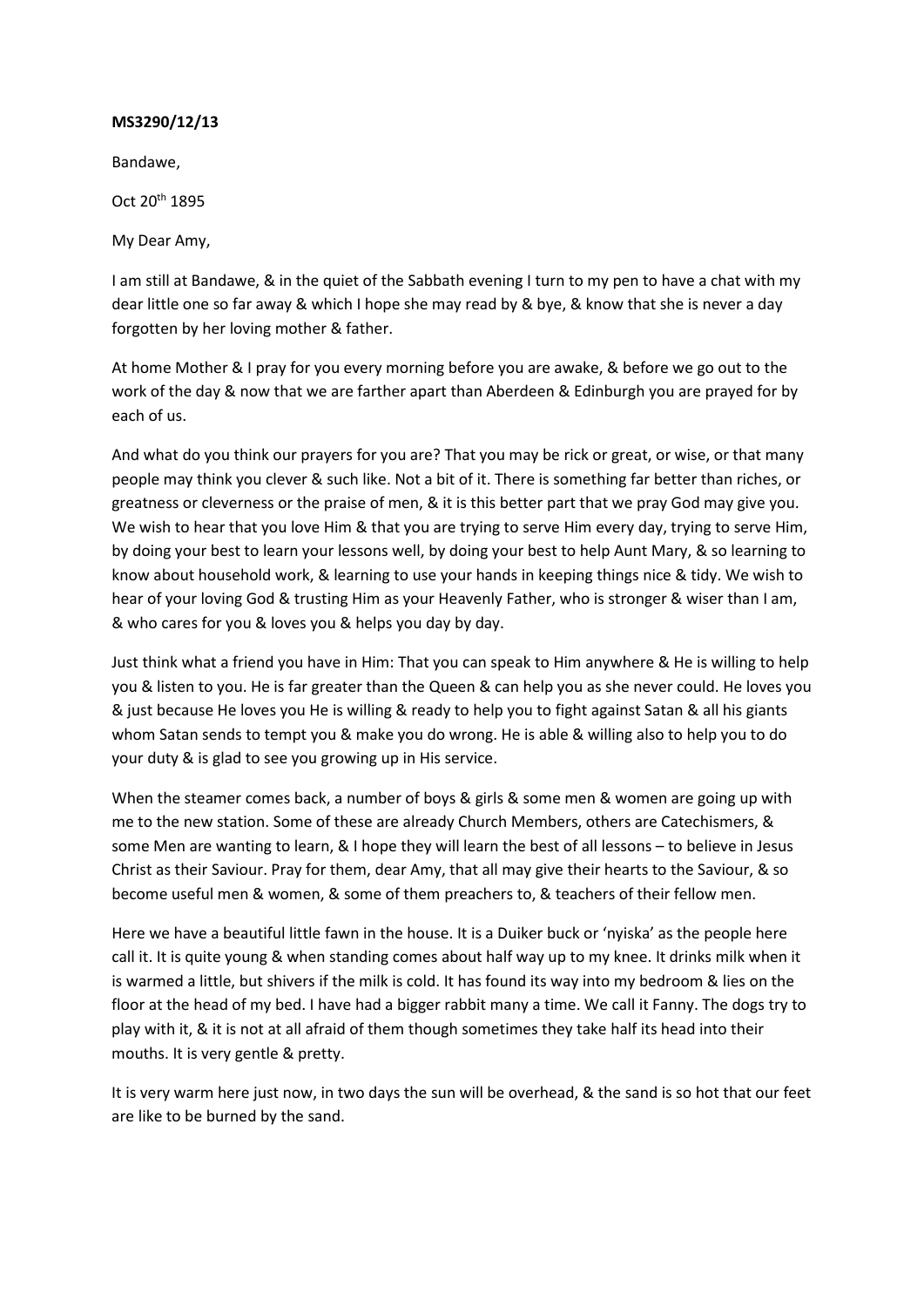Today in Church, there were so many people & I was so hot, we were glad to get out to the fresh air when the service was over, so as to get our headaches blown away. The school-church is now far too small, for the number of people who attend.

How many answers to the questions of the shorter catechism have you repeated to-day I wonder? How many did you repeat correctly to Miss Melville & to Grandpa.

Now good night darling, with love & kisses to Aunt Mary & yourself

from Your loving Father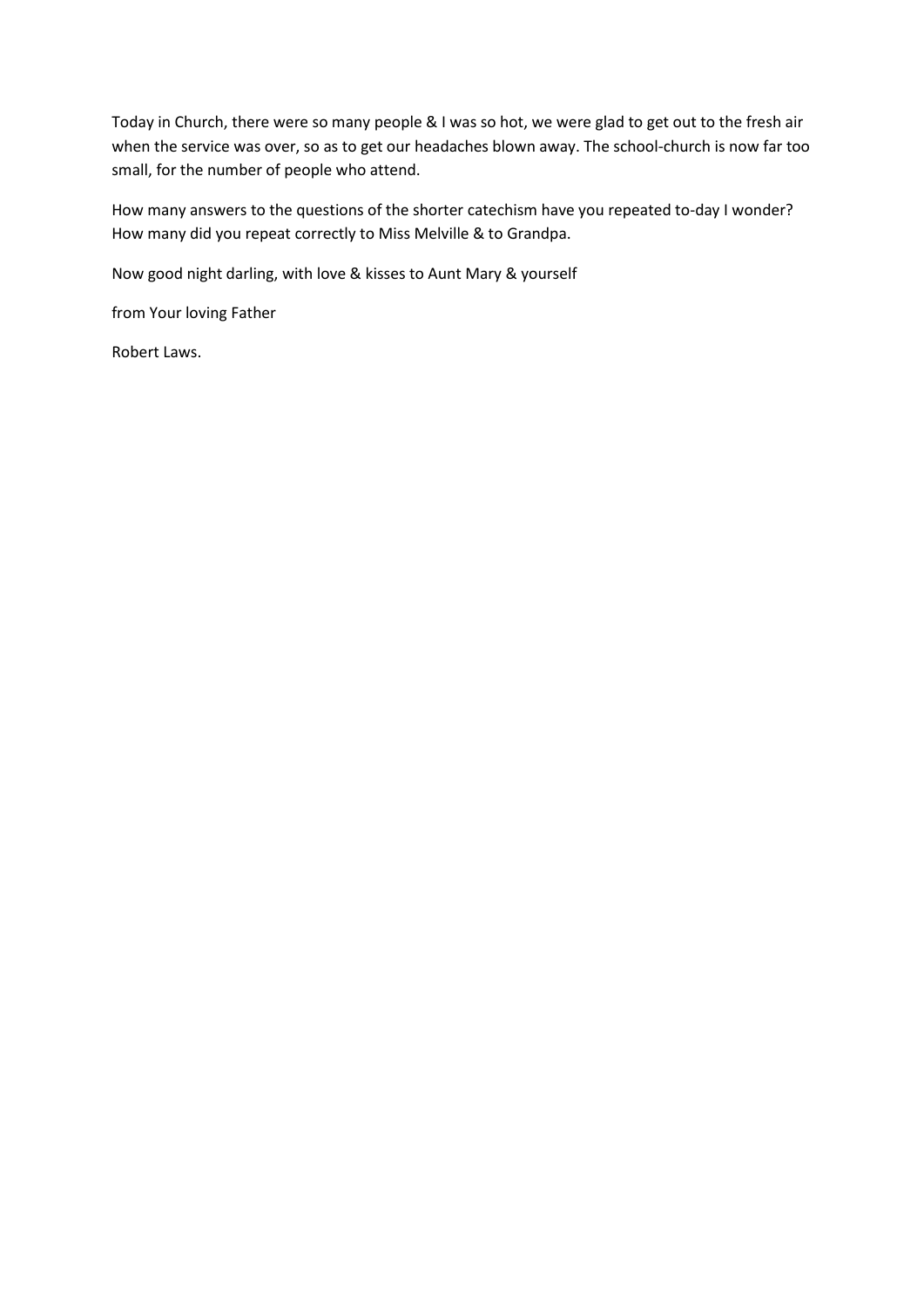Livingstonia,

December 1<sup>st</sup>, 1895

My Dear Amy,

And so you have been at Drumnahoy & learned to milk Janet, the cow. I am glad you have been in the country for some time, & have enjoyed the fresh air, and the sunshine, & all the rest of the beauties of nature at Cluny ere you begin school work for the winter. Ere you get this I suppose you will have begun your lessons at your new school, and have seen many new faces, & found new classfellows with whom you are associated.

All these will interest you at first, & perhaps make you feel strange, but then you will settle down to your lessons, striving to learn them well, so as to please the Lord Jesus, and gratify your teachers & dear Aunt Mary who has been so kind to you during all these years.

One thing I hope you will always remember in your new school, or wherever you may be, that you belong to Jesus Christ, & as His girl you must shew your love to him, & your obedience by clinging to Him in prayer each day, and by seeking to Love Him more & more. When your heart is full of love to Him, you will, I am sure be glad to help your class fellows to be happy, and it may be, help them to learn to love Jesus also. Remember nobody in the world has the same right to be happy as a Christian, and so I hope you will not only be happy at your lessons, and at your music, but also in your play, enjoying yourself as much as you can, playing heartily and honourably at your games, during your play hours.

I suppose you have been helping Aunt Mary so much, you know to do more now than dust a chair. I wonder if you could make me a cup of tea were I to pay you a visit to-morrow evening, or if when mother & I are permitted by our Heavenly Father to visit Scotland again, we shall find our little Amy no longer little but big Amy, and able to cook a dinner for us. I hope so, as we cannot get home for a long time yet.

Now perhaps you would like to hear something about the people here. As you know I was at Bandawe, & a number of boys & girls & young men & women came up here to learn more, & to learn how to work. One of these is a little boy, who, when Cazembe's village was burned while we were at home, was found alone by a Sikh soldier at the door of a house. He was taken on board the S.S. Domira, & was given into the charge of a man named Bandawe, & was taken to Bandawe for a time, & now he is up with us here, & will go to school as soon as school is opened. We hope he will not only learn to read but also learn to love the Lord Jesus & serve Him with his whole heart.

Of the other children who come about us, I cannot tell you much at present, as school is closed, but we hope to begin it soon. They live with their fathers & mothers in poor miserable houses or huts on the hill sides. The people often choose a steep slope, & cut out a flat place sufficient for them to build a hut upon. Perhaps it is 6 or 8ft in diameter with a low roof & lower door, & often they put branches of thorn trees on the roofs to keep the lions & leopards from breaking through to catch the people inside. Last week Kande, our dog disappeared, & we fear a leopard or some other wild beast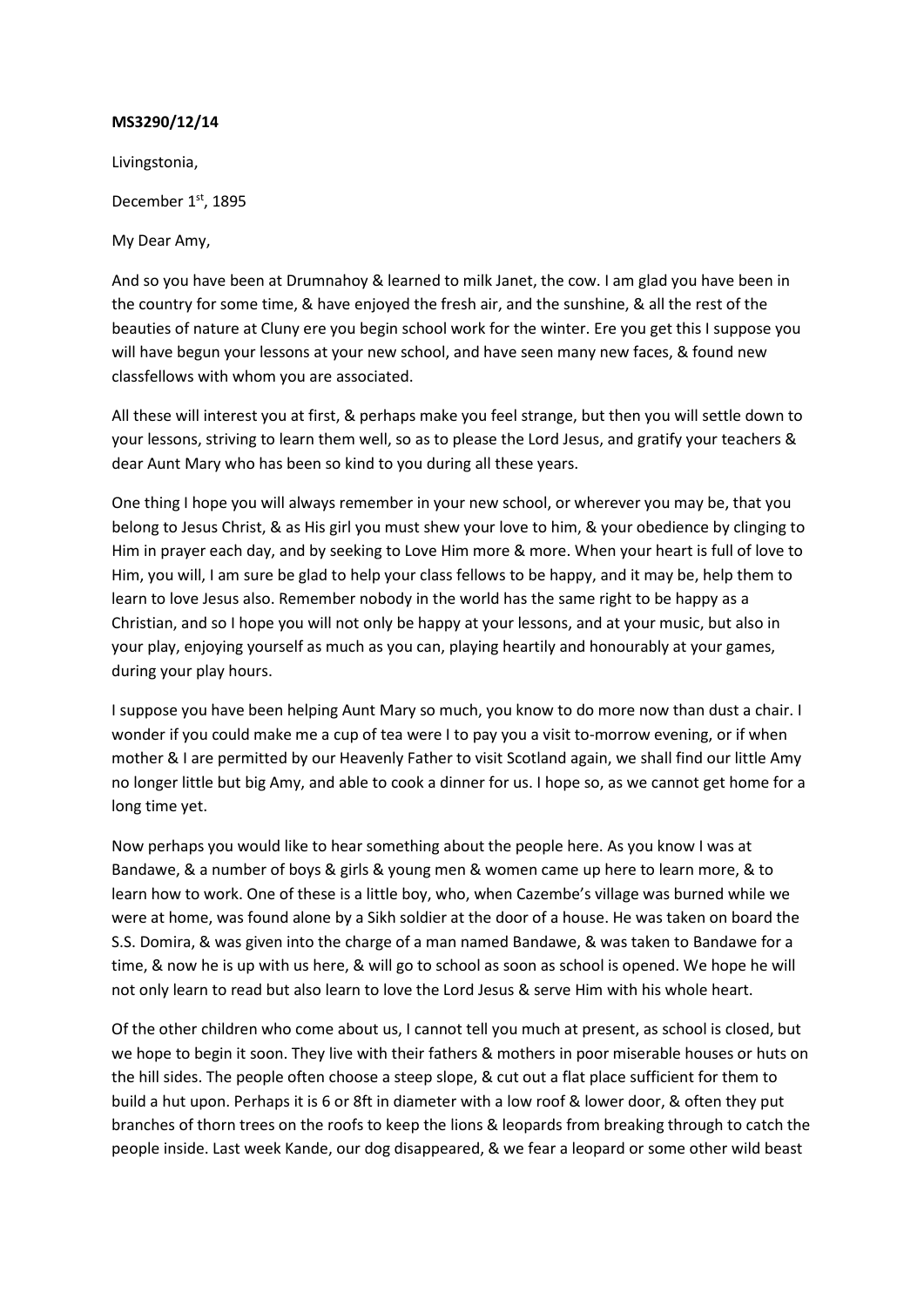has seized him, & carried him away. These wild beasts have not been so common recently, of which we are very glad.

May God bless thee, darling, is the earnest, daily prayer of

Your loving Father,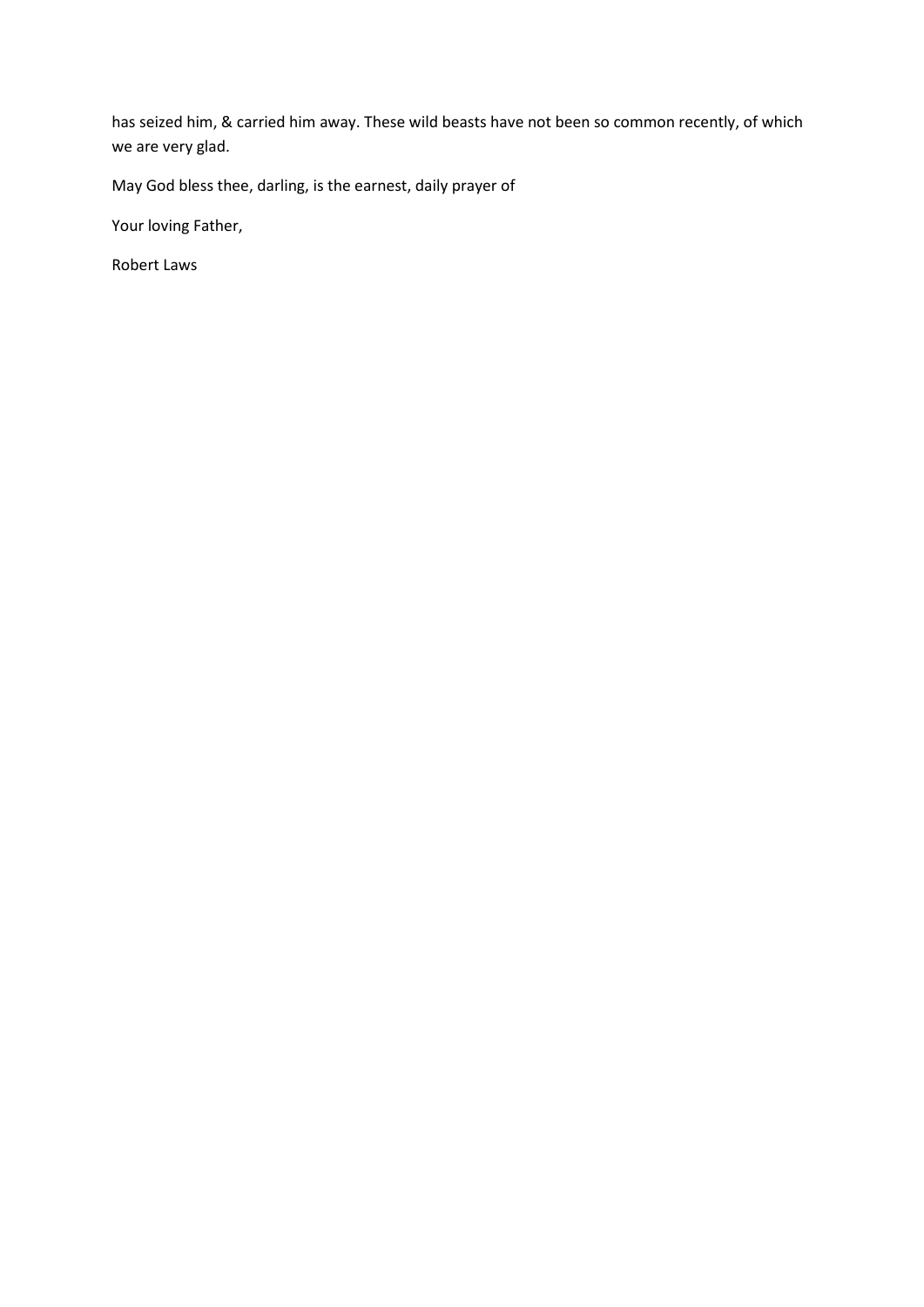Livingstonia,

January 28<sup>th</sup>, 1896

My Dear Amy,

Mother has written you a nice long letter which I am sure you will enjoy much, & think often about. We were both glad as mother has told you to get your letter, & glad you found out about the eyes of the chameleon. Besides this there is it[s] strange power of changing its colour, so that sometimes it is white, again red or black or spotted. It is a queer creature.

Mother wishes me to tell you about a little baby girl here. She was born when I was at Bandawe in October, & she & her two brothers & her mother came up with me here, & her father followed to be at school, & learn to be a teacher of his countrymen, about Jesus Christ. On the last Sab. of Dec. I baptized the little girl, & for the first time the new font given by Mr & Mrs Gill Aberdeen was used. You know Mr& Mrs G. gave this in memory of a little girl of theirs who had gone to be with Jesus. The little baby was therefore named Mary Penelope Gill, & a happy little baby she is, & crows to mother many a time when her mother comes up to get her lesson from Miss Stewart.

Mother has told you about the 8 pretty ducklings. They have two white mother ducks who hatched the eggs, & so both ducks go with all the ducklings, as they both sat on the eggs. There are two black ducks sitting on another nest just in the same way, & so perhaps we may have a few more soon.

There is a little mouse here with a bushy tail like a squirrel. I wonder if you could find out anything about it in your book.

I must stop & be off to bed as the house is getting cold for Mother.

Wishing you & dear Aunt Mary a Happy New year & many of them

I am, Your loving Father,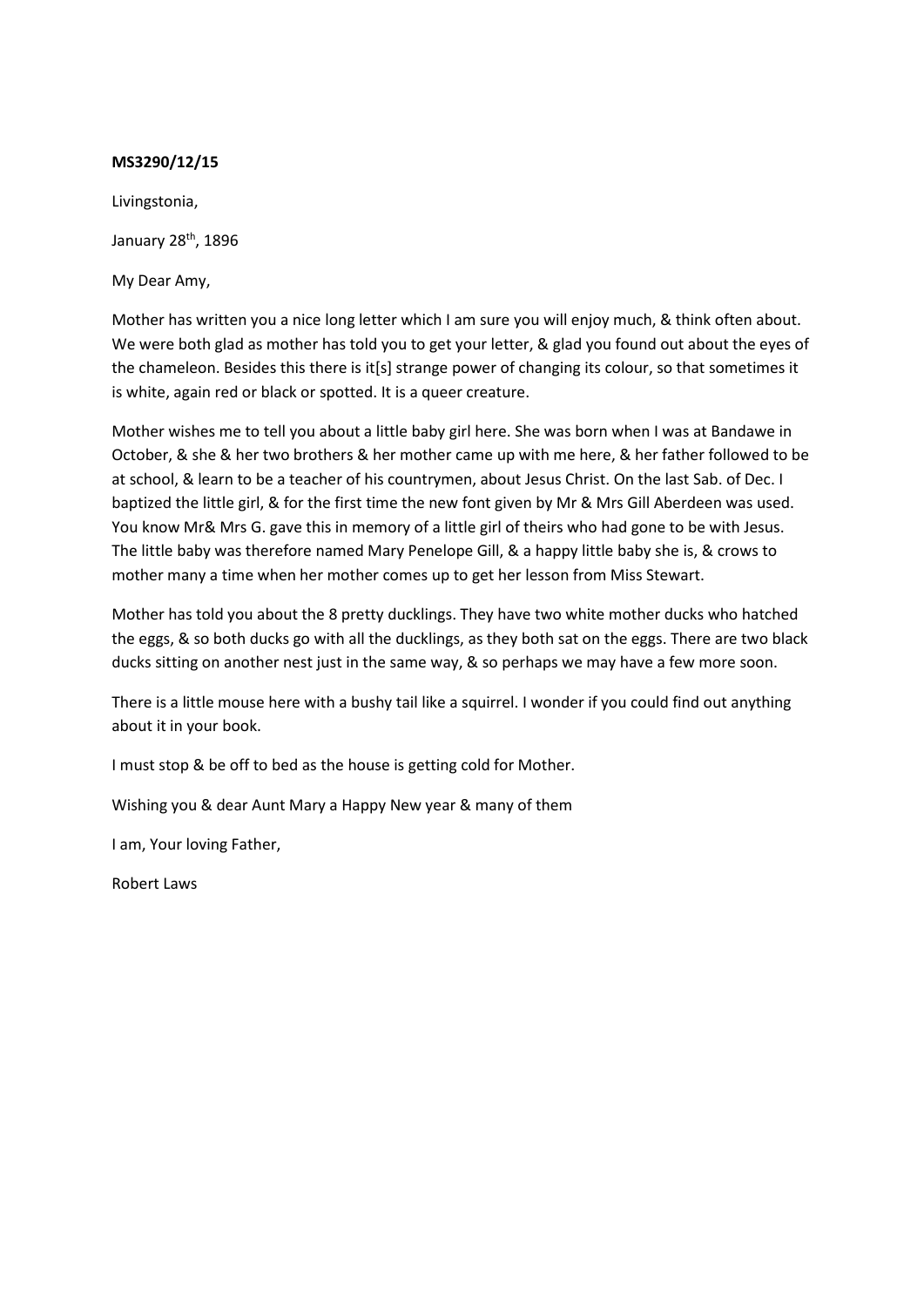Livingstonia, B.C.A.

Feb 9th, 1896

My Dear Amy,

I begin my letter to you tonight because I hope to get letters sent away this week & wish you to have a line or two.

I am sorry to tell you that mother has had a fever She had to go to bed on Friday afternoon, & was in bed all day yesterday, but was able to be up to tea this afternoon & is sitting in the chair by the fireside now, very much better indeed. I thank God for restoring mother so soon again, & we hope she will keep well now. A number of the boys have had fever during the last fortnight, but most are well again now.

Lions have been causing much trouble recently. One killed an ox at a place about 2 or 3 miles from this, & I sent poison to put in part of the meat he had left. The natives said he had taken it but got away, & that they had followed his spoor a long way, but had not seen him. I fear they told lies & had not gone after him.

On Thursday night however a lion attacked a native but not far from this. In the hut were two women & a boy. When they saw that the lion was pulling the sticks out of the house & would soon get in to them they ran out of the house to try to get to a place of safety. The lion pursued them, & caught & killed them all, & began to eat part of one of them. Next morning a woman, who had heard the noise during the night, left her house to go to see what had happened. The lion met her on the road & caught & killed her next. Two men came with the news, & I sent Ywaia & another lad back with them to lay poison for the lion. Next morning (Saty) the men came to say the lion had come & taken the poison, but they were afraid to follow it. Mr Henderson, Ywaia & other three lads got their guns to go to the place & with natives to see if the lion was dead. They found the place where he had eaten the poison, but he had vomited it and gone away. Mr Henderson & the others followed the spoor for two miles or so. Then they saw a bush buck near some reeds, & Mr Henderson fired at it. The shot roused the lion who jumped up from among the reeds & ran along the other side of a stream bounding up hill at the same time. Mr Henderson fired at him & so did Ywaia. They ran along the other side of the stream & fired at the lion & wounded him & at length the lion stopped under a tree. He had already received 10 bullets. Mr Henderson knelt down & fired & I think Ywaia fired also. The lion roared at them & charged forward to come across the stream to them. Mr Henderson was still kneeling & had reloaded his rifle. Again he fired at the lion & struck him in the forehead, & the lion tumbled down dead.

In the afternoon a great procession of men & children came to the station bringing the lion with them. They were singing & dancing because the lion had been killed. It was a large lion, so heavy that i could hardly keep one end of the pole to which it was tied on my shoulder. We measured it & found that from the tip of the nose to the tip of the tail was nine feet one inch: the tail measured two feet 10 inches.

Was not God good to help Mr Henderson, Ywaia & the others to kill this terrible creature.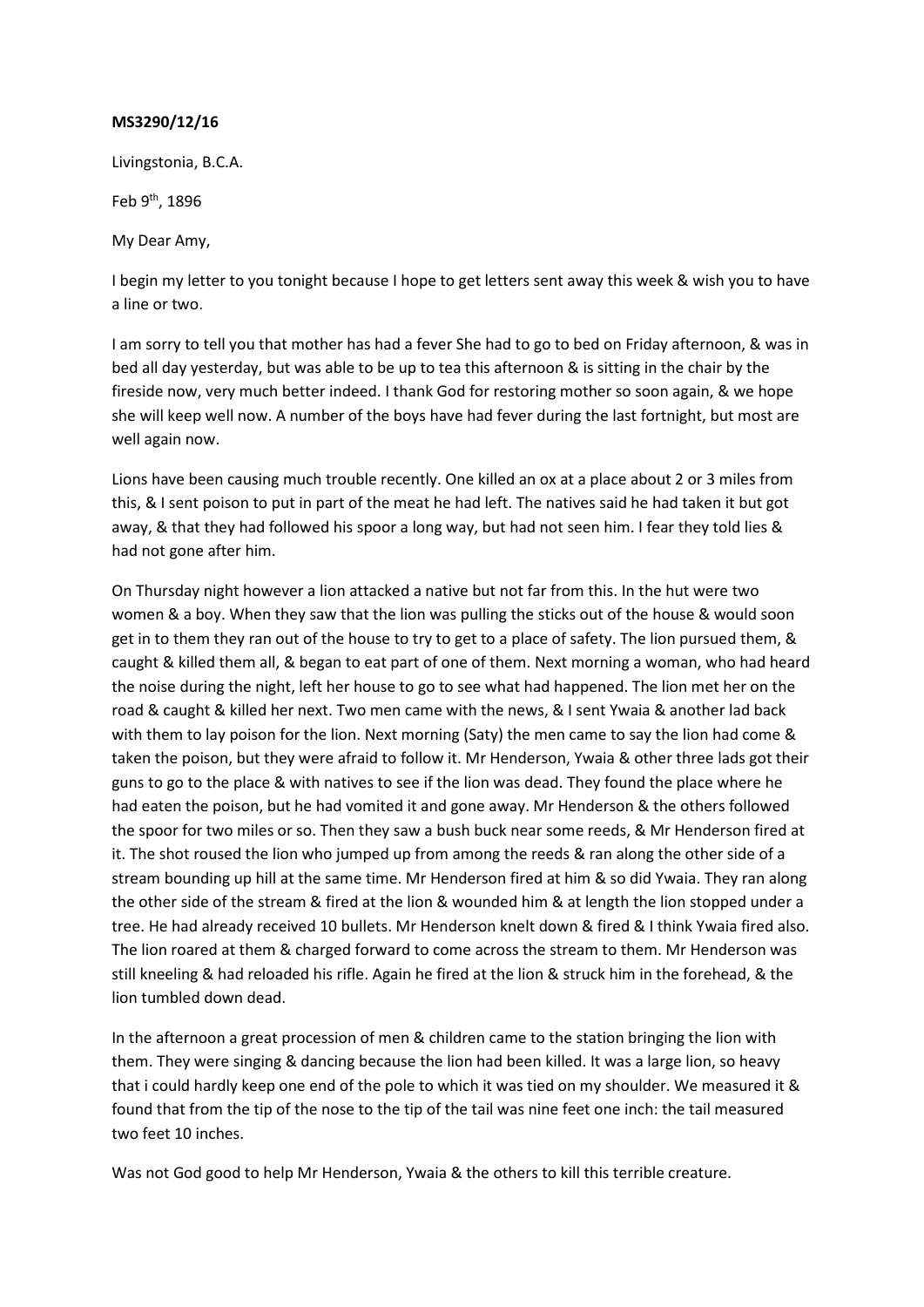We have had more of the people at service to-day than there has been for a long time. I think they see that we are really their friends & some of them are beginning to learn about Jesus. One of the women who was killed by the lion, was working here for Mr Murray a short time ago.

Do you know who is spoken of in the Bible as going about like a roaring lion seeking whom he may devour? Try to find out & tell me the place where you found it in your Bible.

We are glad you are liking your school & your lessons & hope you will learn them as well as you can & shew your love to Jesus in this way. You know Mother & I are very sorry when we hear of anything not being done by you as Aunt Mary tells you, & are very glad when Aunt Mary tells us of your being good, loving, and obedient as Mother taught you to pray to God to help you to become. Every morning, Mother & I pray for our dear little one & seek that God may keep you pure & unspotted from the world. Your loving Father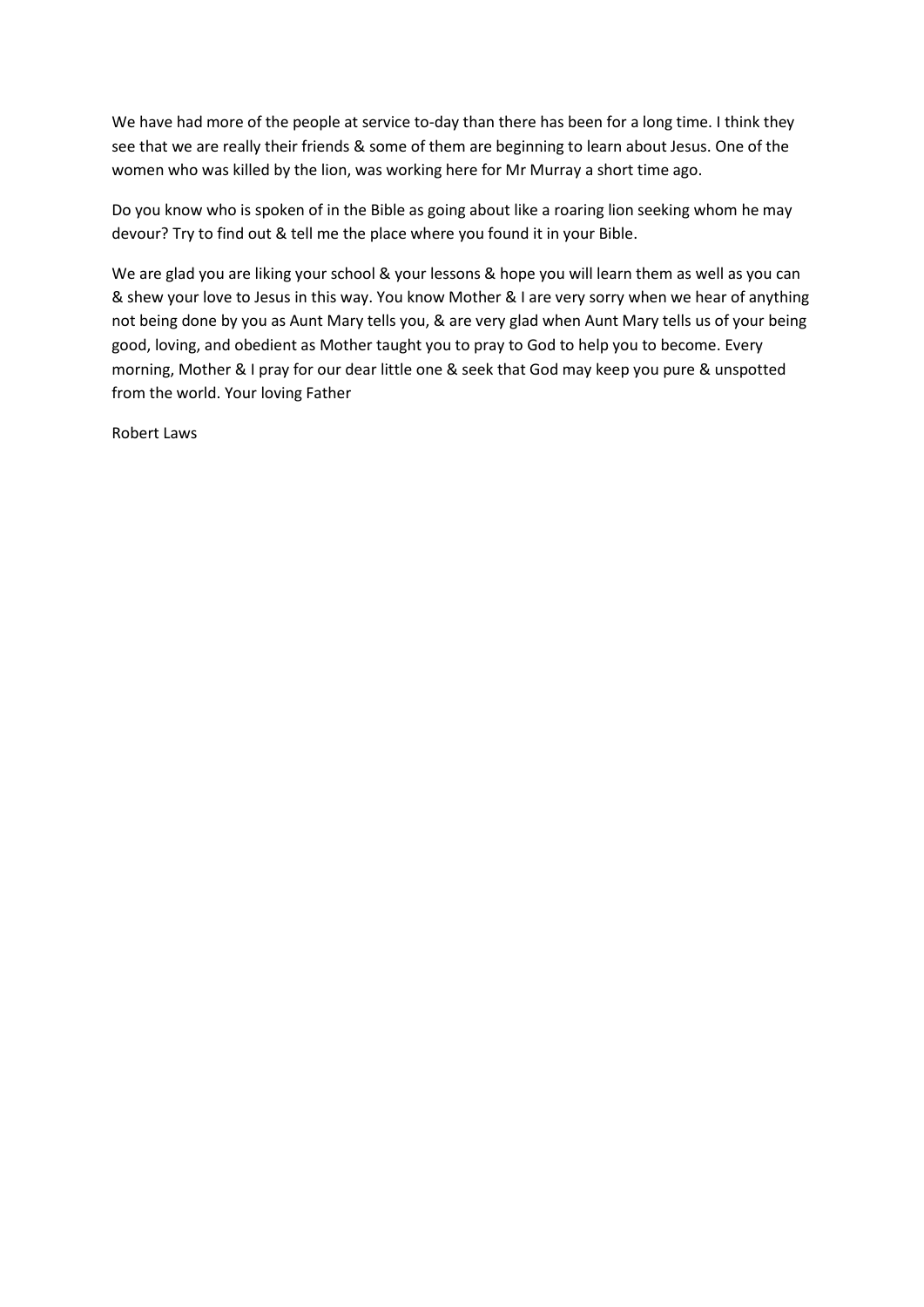Livingstonia,

Feb 21st, 1896

My Dear Amy,

Yesterday we got a mail when we were not expecting it, & in Aunt Mary's letter came the one from yourself. We were sorry to hear that you have had fever & a cough, but hope that long ere now you will have recovered & that you are well & strong again.

And so you saw a little baby 3 weeks old, & Mrs Cowan trusted you to hold her little boy on your knee. I hope you took great care of him, & thanked Mrs Cowan for trusting you. It is very kind indeed of Mr & Mrs Cowan to think so often of you & to be so kind to you as they are.

We are glad to know you are liking your school work in the way you are doing, and we hope that you will enjoy it more & more, & enjoy the music & other things in after years. How often I used to wish when I was a boy that I had some body with an instrument who would teach me music, but I could not get it; there was no Aunt Mary to teach me.

Ywaia is busy here at school in the forenoon, & so also is Charlie Domingo. In the afternoon Charlie teaches in the junior school, and Ywaia looks after the buying of food & other work in the store.

I think mother told you of our having a brood of 8 ducklings. One of these was killed by a dog but the other are growing big & will soon be leaving their mothers. There was another brood with two black mother ducks but of the 5 only two are alive. They too are growing. The trouble of the ducks is that they destroy our young banana plants & have killed a number of them in this way. We had our first pine apple here recently. We have had English potatoes grown in our garden here.

Now I must turn to write a little bit to Aunt Mary. We enjoyed your new hymns hope you like them also.

Your loving Father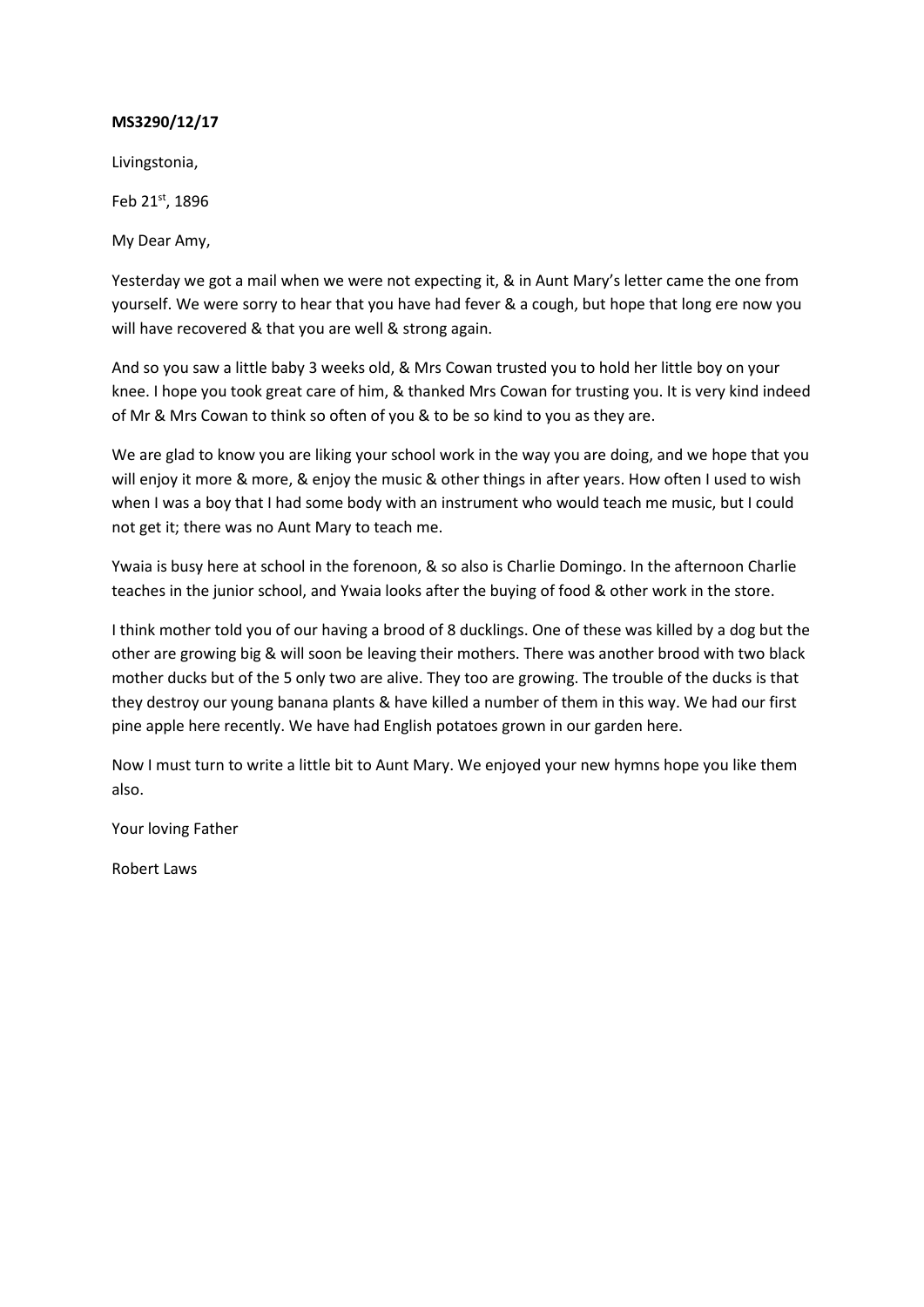Livingstonia, B.C.A.

March  $6<sup>th</sup>$ , 1896

My Dear Amy,

The steamer has not come with any letter from you for me to answer, but I write to you now so as to have a letter ready when there is a chance for it to go.

I am sorry to have to tell you that mother is still ill. She has not much fever, but is sick and frequently vomiting. She was better for a few days but the sickness returned again, & she has been in bed most of this week till to-day when she got up a short time this forenoon, & is now streatched on the ship chair near the fire. I hope she will soon be better again.

We have been having much rain recently, and when there is much rain here, we often have misty days as well, & they are not very agreeable.

Mr Murray is away on a holiday at present. He went down to Bandawe by last steamer & is to come up by Ngoniland & then on here.

Walter Elmslie has got a little brother John – I forget whether you were told of this in a former letter. Little John is now getting his teeth, & Walter is growing a big strong boy.

Here, the first brood of ducklings, is getting to be quite big. They sometimes go away out to a muddy place & stick their bills into the mud in search of worms or other creatures, & then come home at night with lumps of hard clay covering their nostrils. They look very queer, literally at times up the to the eyes in mud; and then it looks so strange to see them trying to breathe their nostrils closed up with mud they must breather by their mouths & they do this as if they were gasping for breath which they really are. The second brood of ducklings is all dead except one. I think some of the older ducks pecked one or more till they killed them.

We have three pigs on the station also. They came from the North End nearly a year ago, & have grown to be quite big now. We have just got a house built for them near the garden to be away from the station. They eat a lot of grass and other green things & when they see the girls pounding maize or sifting it they run to them, hoping to get the bran to eat. Sometimes they quarrel over their food & try to bite each other, but not often.

I forgot to tell you that yesterday an eagle came & perched on a tree not far away, trying to get a chance of catching one of the ducklings. The workers came & called me, & I got my rifle & sent a bullet close to it, & this made the eagle get up & fly away.

About 6 P.M. it is very beautiful here in clear weather. We can stand on our verandah & look across the Lake, & see the other side,& look at Amelia Bay & of course we cannot do this without thinking of Aunt Amy and yourself, & wondering how you both are.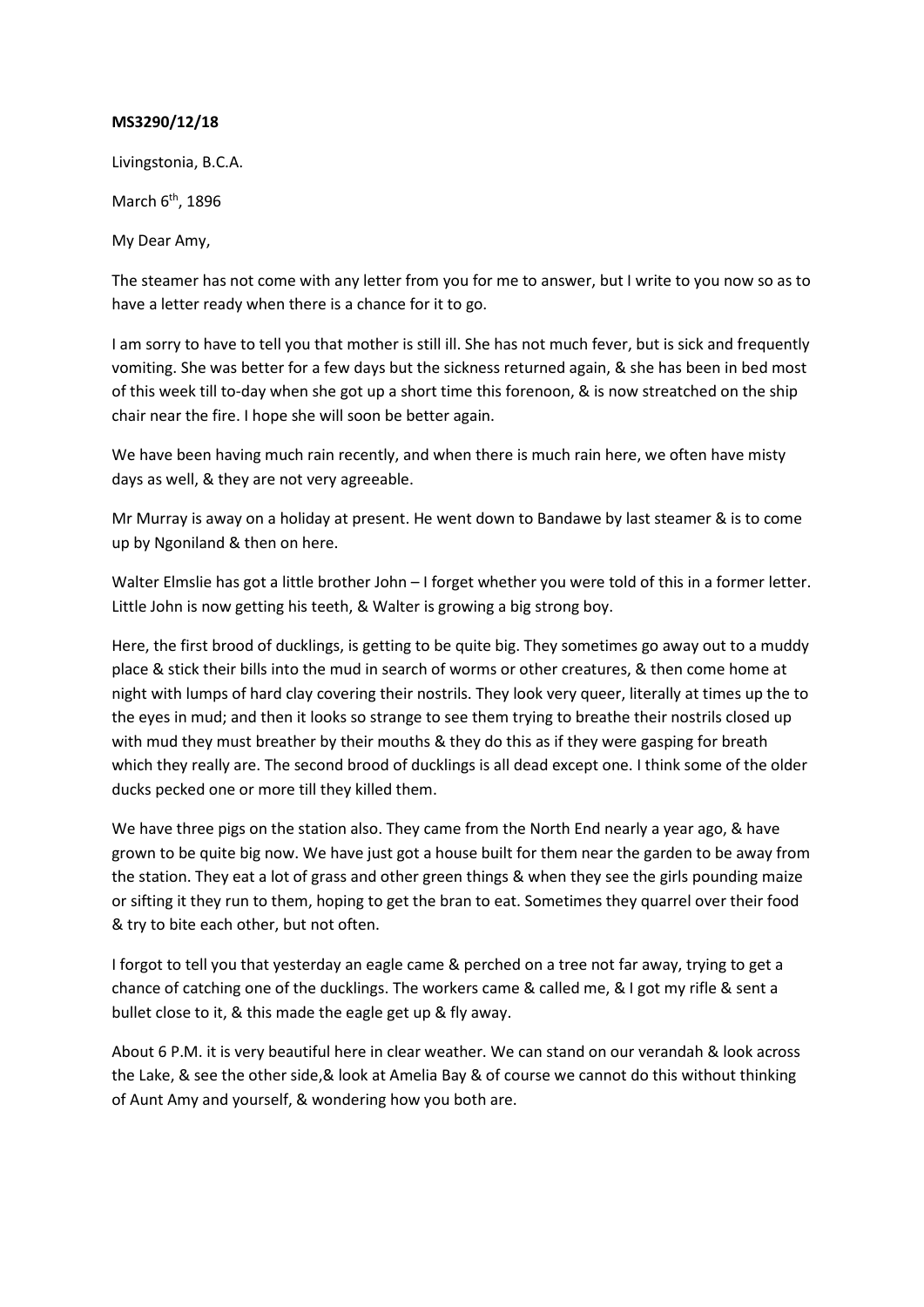We have got a number of crows here also. Some of them have white neckties and white shirtfronts just like the ones at Bandawe, but some others seem to have forgotten to put on their white fronts, & some have hardly even a necktie, they are so black.

This evening the boys were singing the psalms & hymns for the Sab. services, and I heard the girls practising some of the hymns with Miss Stewart. We hope to have them singing together some evening to form a choir. Even already they have improved greatly in singing, and will do so still more I hope.

Some of your home flowers have been growing very nicely here. Balsams have grown to be very big & having very beautiful blossoms. Azineas also & marigolds have been very pretty & make the place look much neater & home like.

The boys & girls are learning to read & write & speak English, but they think English a very hard language, even though it has no clicks in it like the Ngoni, spoken at Njinya & Ekwendeni.

The children in school here are learning to read. They have also learned several of the hymns & sing them very nicely at their villages, & so the people are learning about Jesus Christ from the lips of their children. We have some people at work with us who have come down from the high mountains away to the S.West. They are a strange people & speak a different language from that used by the other people in this neighbourhood.

Mother has been sick again & has had to go to bed, so I also must stop.

With love to Aunt Mary & many kisses to yourself, I am your loving Father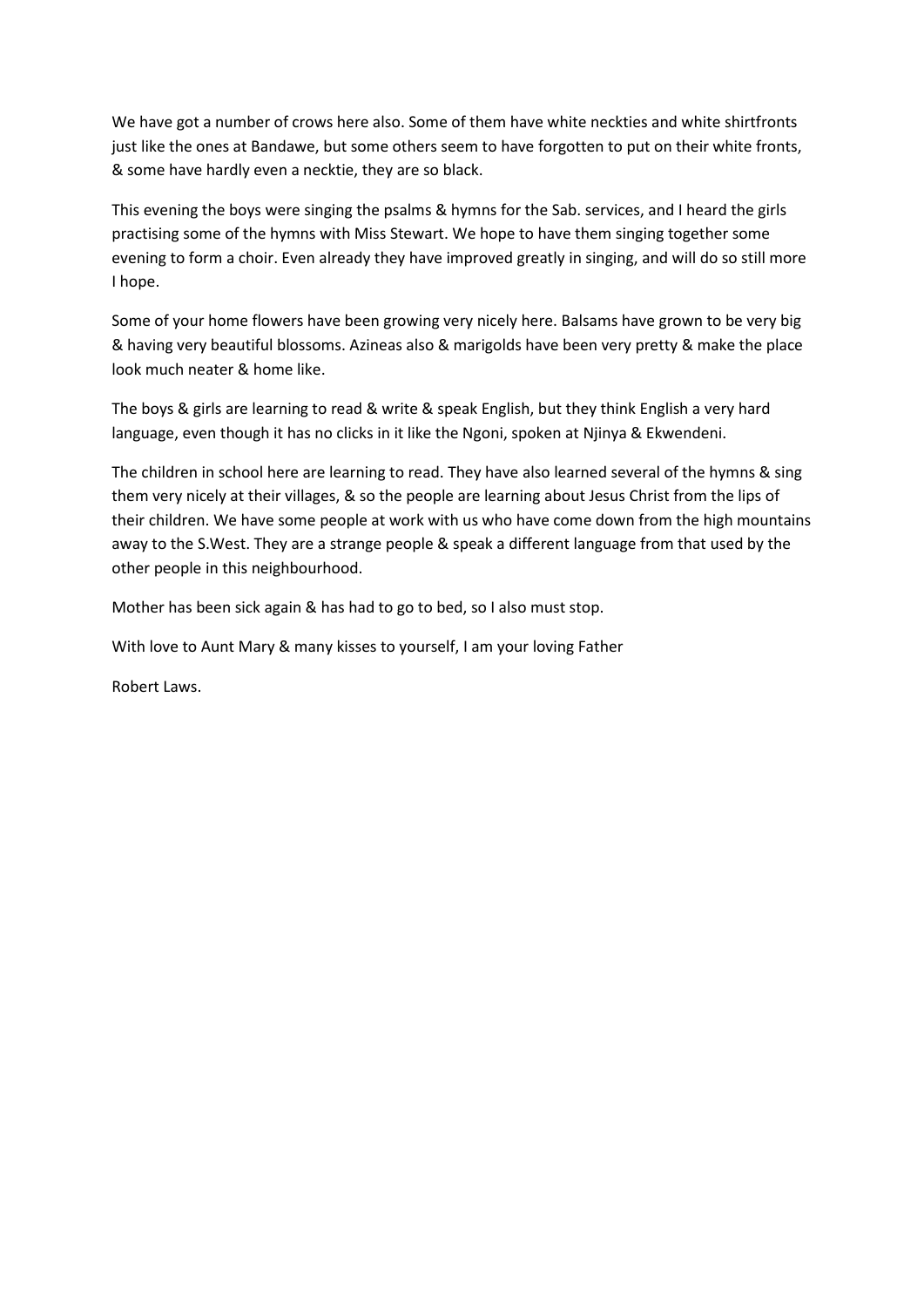March 18<sup>th</sup>, 1896

Dear Amy,

Here is a little letter to tell you Mother has been very ill, but our loving Heavenly Father has spared her to us, & she is able to be up again, & is writing now. Your little letter with the Xmas Card, was the first letter she was able to read, & you should have seen how glad she was to see your writing, "To my dearest mother". I thank you also for your beautiful card, & when Mr Murray comes back we shall give him the one you sent to him. Your loving Father

Robert Laws

My dear fast-growing Amy,

Such a delight it must have been for you & Aunt Mary to choose such beautiful Cards. They greatly add to our small pleasures of the passing days when each one is fighting with feverishness, "jiggers", & lack of appetite.

We are very highly pleased with the results of your Exam Papers; but do not be too eager. Remember, we desire you to enjoy your childhood for a few years yet. Also, try to reduce the 2 hours' preparation of Lessons by 5, & 5, & 5 minutes, so that there may be time for walking & change of exercise.

"Sechs tänze" (that mark over a makes it sound an Itlaian e) means Six dances, as you have long since found out fr the style of music; but the future wd you respectfully & gently ask the teacher to pronounce such pi[e]ces so that you may the more intelligently play them.

With many, many kisses to your own dear self & to dear Aunt Mary who is so kind to you I am

Ever your loving mother

M. Laws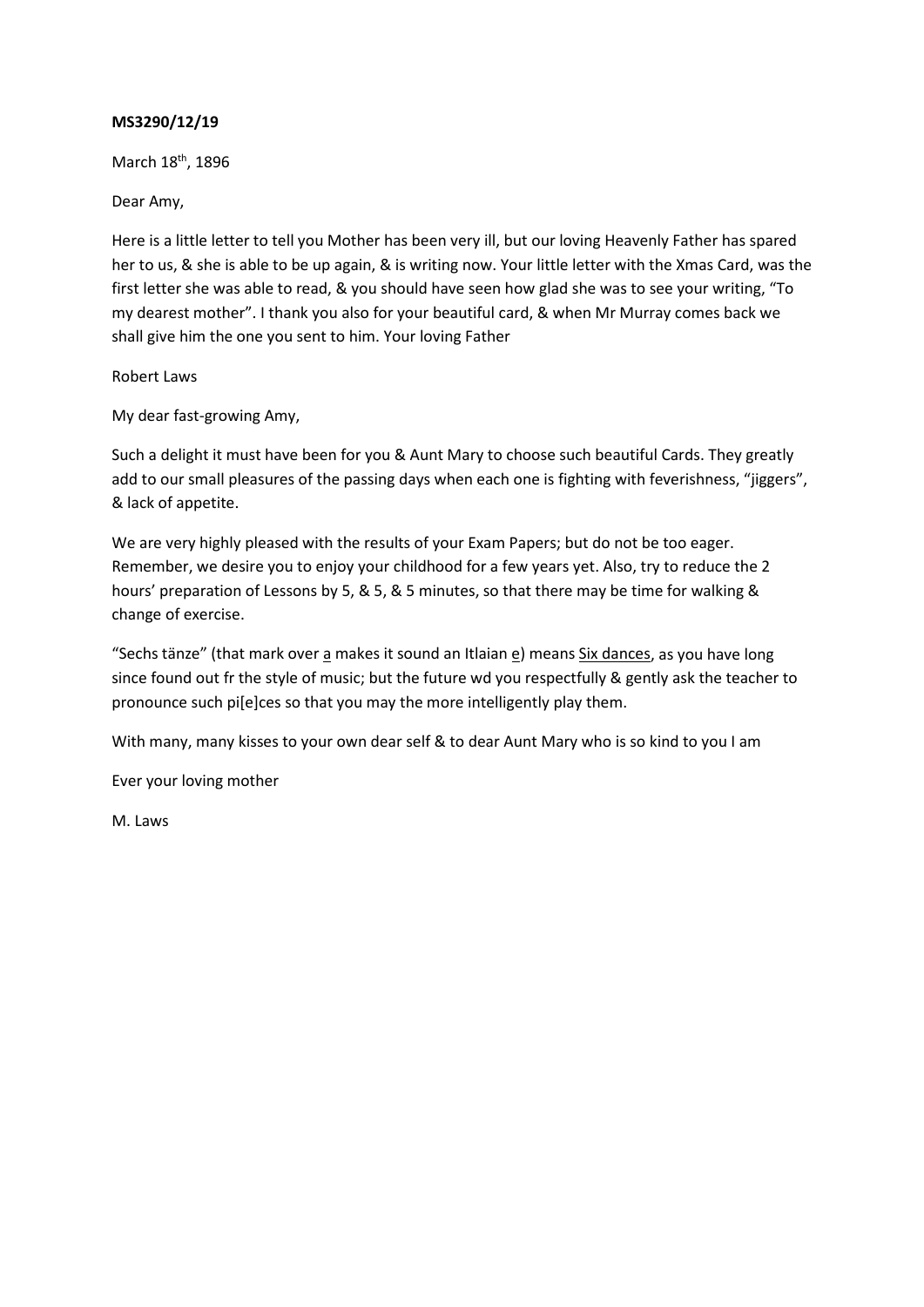Camp, Tanganyika Plateau

May, 1896

My Dear Amy,

On board the S.S.Domira, I wrote you a short letter, telling you that I was on my way to Mwenzo, about halfway between Lake Nyasa & L.Tanganyika. Now I am on my way back & tomorrow night we hope to be at Karonga.

When we left Kondowi, which we now call Livingstonia, we had very rainy weather & we feared we would have the same on the journey. I am thankful to say we have had only one shower all the time & that did not wet us much, as we were near Mwenzo when it began.

On the Thursday I wrote you we reached Karonga about 10.30am, & started on our journey between 2 & 3 after having dinner with Dr. Cross. We went some 12 or 15 miles & passed through the 3 Arab stockades which were destroyed in the recent war. All the houses are down & the people scattered, & from the grain that was strewn about a large crop is ripening. It was sad to see the bones of people who had been killed in the war, & scenes such as there shew what a terrible thing war is. Yet God often uses this terrible scourge to work out His purposes of mercy, & I believe there will be now peace & happiness to the people in the country after the breaking up of the power of the Arab slavetraders. Friday & Sat we were climbing hills. I was carried most of the way for my toes were painful from ulcers resulting from jiggers having got into them nearly two months ago. On Sat afternoon we reached Chirenji or mweniwanda's where Mr Bain lived so long & wrought among the people. The school-Church was burned some months ago & Dr Cross' house is also down but Mr Bain's house is still standing. Other two long days marching brought us to Mwenzo where Mr & Mrs Dewar are living. There we held our Meeting of Mission Council. Mr MacAlpine & Mr Henderson, Mr Dewar & myself. The country there is very flat with lots of trees, but there are not very many people at present. An hour further on is a Fife station where the A h Co have a store. We found the air fresh & bracing at Mwenzo station & it is likely to prove a nice place. There is a school there & another at Fife & many children are coming to learn to read, & many sing very nicely the hymns translated into their language.

Last Thursday we started homeward. We intended to go a new road, but heard the steamer was due at Karonga & perhaps Major Forbes (whom I wish to see) may be on board & so we came straight on here & camped here last night & are spending the Sab. in quiet rest. Our men are glad of it, for their feet are sore with the sharp stones on the road.

From Mwenzo Mr MacAlpine brought two young leopards, the natives had brought to Mr Dewar. They have been prowling a good deal. They get a fowl every day as their food. At present they are about the size of small dogs, but are strong & fierce.

From Mweniwanda's 3 boys came with us to go to school. Early next morning other two came up ere we had started, & mweniwanda came on to see they had reached us safely. I hope they will become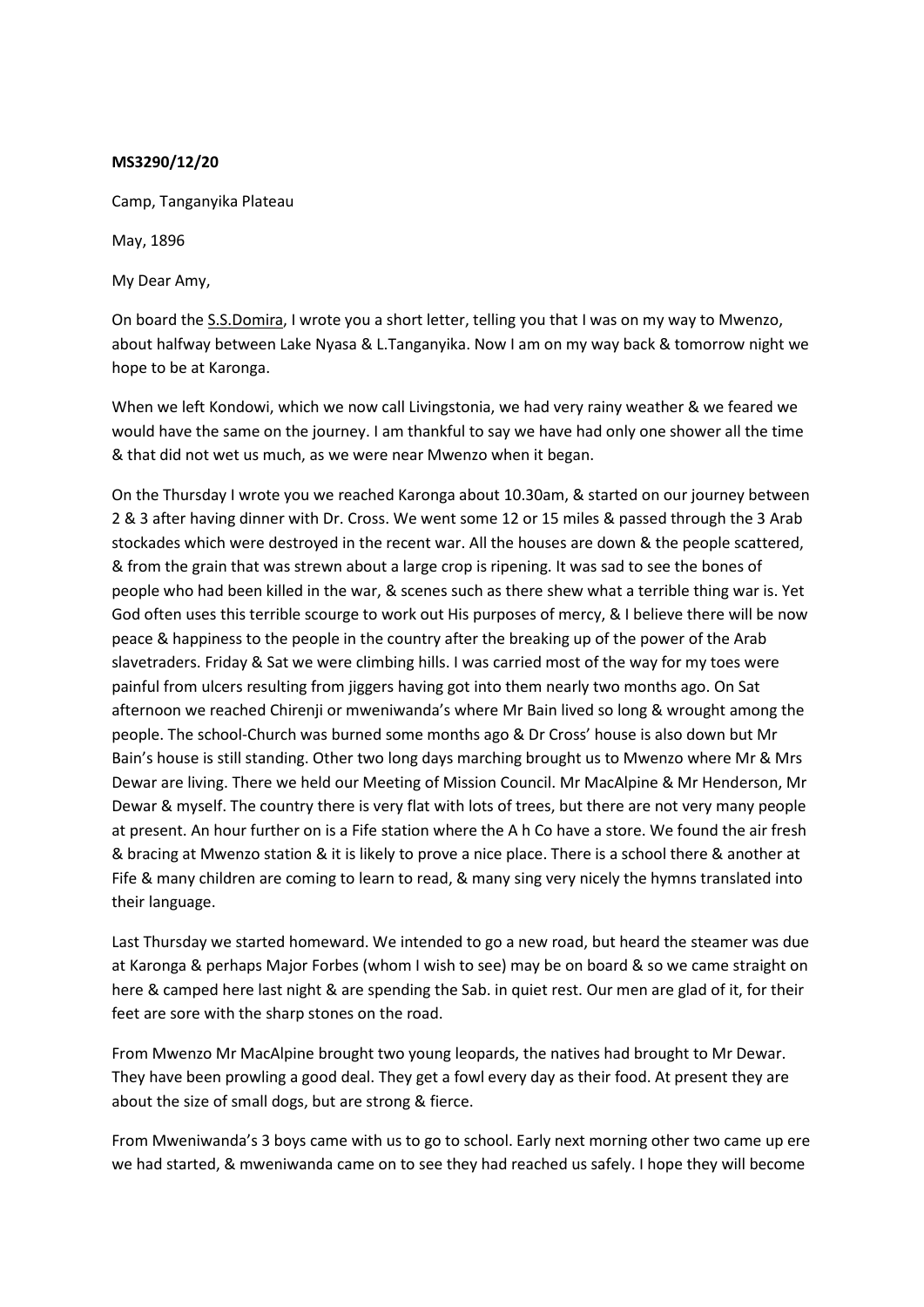good boys & learn well, so that they may become teacher of their fellow men when they go back to their homes again.

This forenoon we had service with our men, and then after food, I thought I lwould like to write a little to my dear girl so far away, I have been wondering what you have been doing, & what you have learned to-day about Jesus, and also I sometimes wonder what you are doing to try to serve Him. Remember He will accept all your lessons faithfully learned, & any household work, even to the setting of a char or the dusting of a book – well done, as service to Him. This is a great help in learning a hand lesson, & in daily trying to do what is right.

Was not Miss Carnegy very kind & wise & good in giving you the proper medicine in a capsule to cure you. No doctor could have given you anything better, & I fear I might have given you the rhubarb without the capsule. So you know, I sometimes wonder whether my Amy would like some day to do this like Miss Carnegy, & cure not only one little girl, but many little girls, & be able at the same time to tell them about the loving Jesus who died that their sins might be taken away. That is the Future now however, & what you have to do now is the daily lessons & work our Heavenly Father gives you & in this time He will open up the path of life for you as He has so kindly done to your Father & grandfather before you.

Shall stop now, with kisses from Your loving Father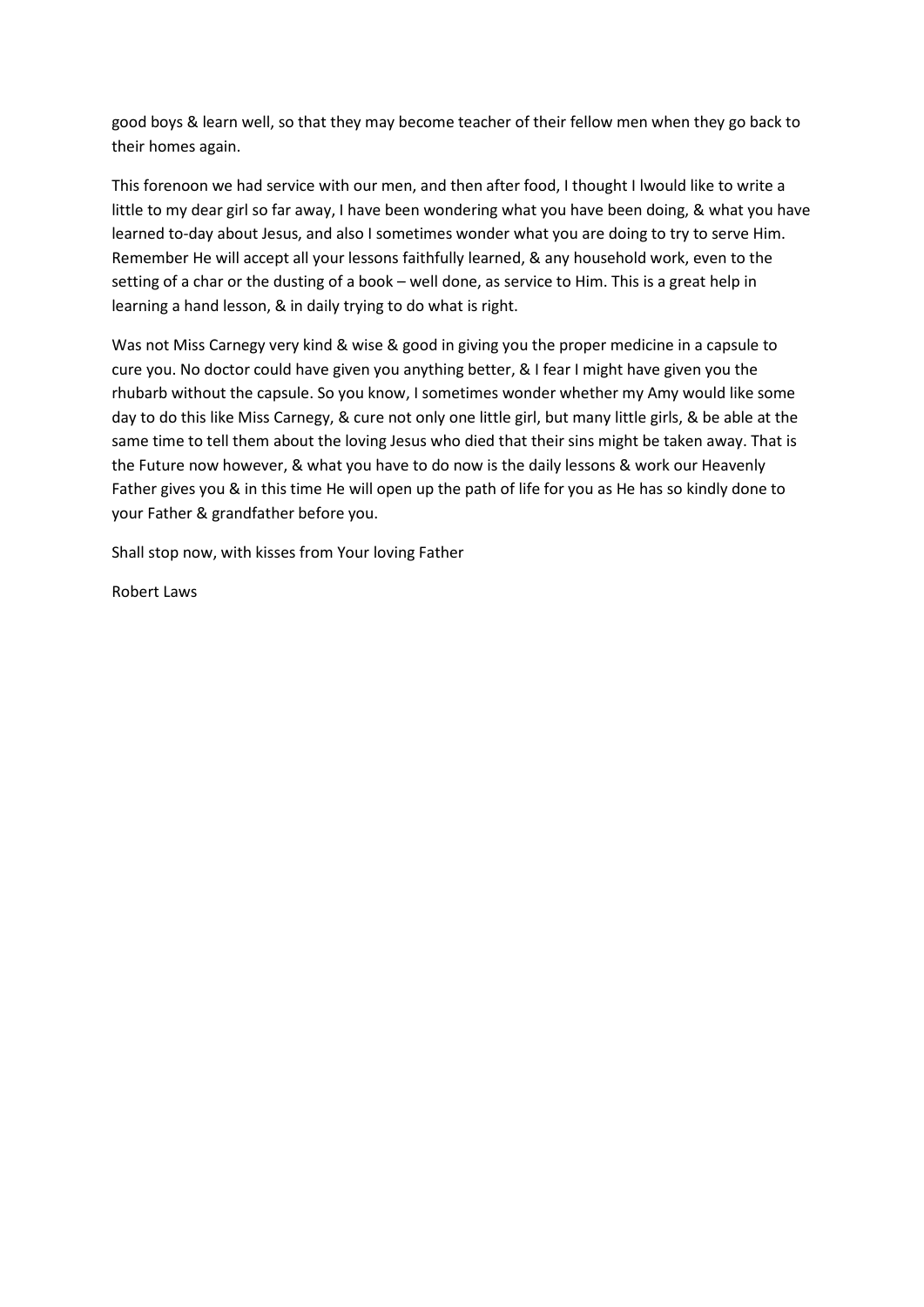Livingstonia, British Central Alfrica

23rd June, 1896

My Dear Amelia,

And so you have had measles for your holiday. Well, I am glad you are safely over them, & that you have had good Dr Carmichael, & kind Aunt Mary to look after you. I trust you are safely over all the after effects of them, for sometimes these can be serious enough.

You have made a good appearance in your examinations, & what is better Aunt Mary told us you worked steadily & diligently before them so that you knew the work you had done. True, earnest work will bring its own reward, and we are glad to find you using the opportunities you had, which are so much greater than those mother & I enjoyed when like you. Best of all, I am pleased to see the improvement you have made in your bible knowledge. This I count of the highest value, & it will last you & be useful to you when all else has served its day.

I wonder what you were doing y'day in Edinb. To celebrate the Diamond Jubilee of our Queen. I suppose there were great rejoicings, which we shall hear about by & bye. Here we had a service at 7AM & our workers & schoolboys had a feast of an ox & a sheep. The Mr Henderson, Mr MacGregor, Mr Imrie, Dr Prentice Mr & Mrs Thomson & Amy went a picnic to Mount Waller while Mr Murray, Mr Moffat, Miss Stewart (& J) & I remained Home. In the evening we had a Magic Lantern exhibition & so ended the day. There was one other thing I must mention. At the morning service I told the natives the wish of the Queen as to the memorial she wished in London. – The Hospital Fund, & then I told them of the famine in India, & of the children there, our missionaries were caring for & feeding, & asked if they would not help. They have not many pennies, but soon after breakfast Yokobi came with 3d and others followed with 1d, & so on while a number of girls wanted to carry sand from the stream. I gave them 1d for each basket & they went with these to Miss Stewart, to give them to the Famine stricken children. One girl had 1/2d left of a prize of 6d she got some months ago & she gave this. Some old Ngoni warriors came & asked me if the money must go by this steamer, because they had no money till they get their pay at the end of the month. Of course I told them it would be welcome then. The sum raised will not be much, when all the pennies are gathered, but it will certainly do the people good to think of the needs of others, & try to help them.

The clock is striking the hour to stop so good night from

Your loving Father

Robert Laws

I will write soon M.L.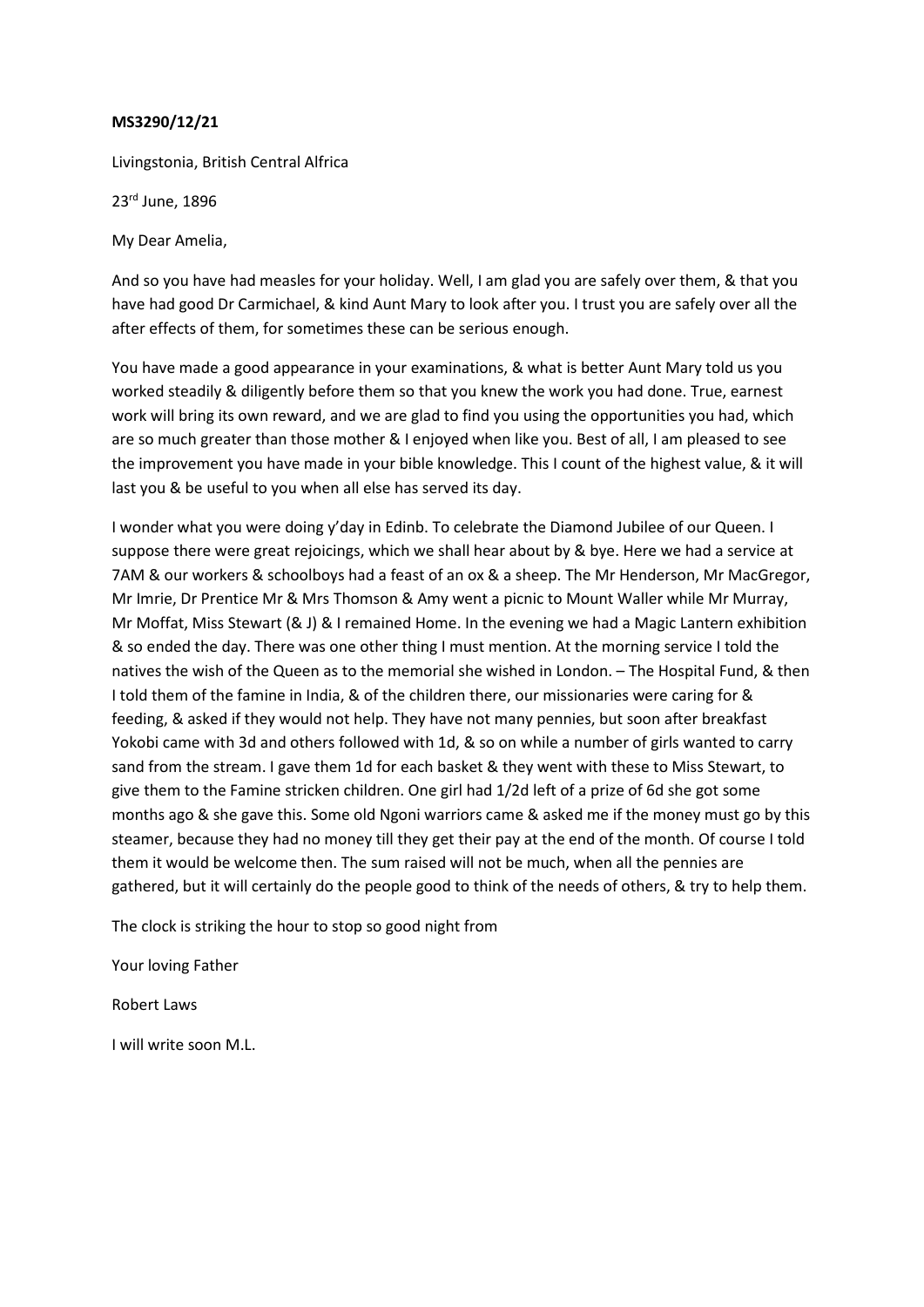Livingstonia, British Central Africa

July 22<sup>nd</sup>, 1896

My Dear Amy,

Today I have been working with a lot of men & making a road to part of our farm, & as it is a long climb of a mile or more to the house, I am staying at one of our kraals, during the dinner hour & mother is kindly sending down my dinner to me. While waiting I begin a letter to you but writing with pencil instead of with pen & ink as I have not these with me.

Last night we were wakened by a hyena crying near the houses. One night four of our dogs were taken & 2 cats have since disappeared. Soon we heard the dogs begin to bark, & I got up & as I did so a shot was fired I went out & in the moonlight saw Mr Murray, & soon after we saw Mr Henderson, who thought the hyena cried in front of his house & was trying to get at the dogs & so fired a shot to frighten it. Whether it went to the pigs or not I do not know, but if it did it did not manage to get any of them.

To-day some men are busy gathering the beans in part of a field here. They have already got several baskets full & there are a great many not yet sufficiently ripe for gathering. The boys & girls like beans very much for relish with their Nsima & they are very nourishing. We need about 45lbs of beans every day for our boys, girls & workers who get food from us.

Besides beans we have wheat growing in the next field. In some places it is very thin & nearly ripe. In others it is thicker but looks green yet. We hope to get part of it reaped this week & we think there will be a supply for us to have some to make into flour, which would be a great treat to us indeed.

In school many of the boys are learning well, though most are slow in speaking English. Some are troublesome, but many are trying to do what is right, & I am happy to say I believe many of them love the Lord Jesus Christ & wish to try to serve him. Two girls came to school this week, one of whom may be married to Ywaia Tshatonda when she learns to read & to write & to do household work. The other is her sister and is younger.

Charlie Domingo is now busy in the school & intends to be a teacher. He is doing well. Ywaia is in the store & looks after things there.

We have had very cold weather in the past, but this week it is much warmer, though still cold in the mornings & at night.

Mr Murray has 100 people making bricks & they have made 60,000 but rain came & broke a great many. They would hardly dry during the past weeks, but are drying fast now. We have now a machine for pressing them, which does well & prints LVINGSTONIA on each brick.

Now I must stop for dinner is coming & then I shall have a meeting with my men to teach them about Jesus before we begin work again. Your loving father Robert Laws.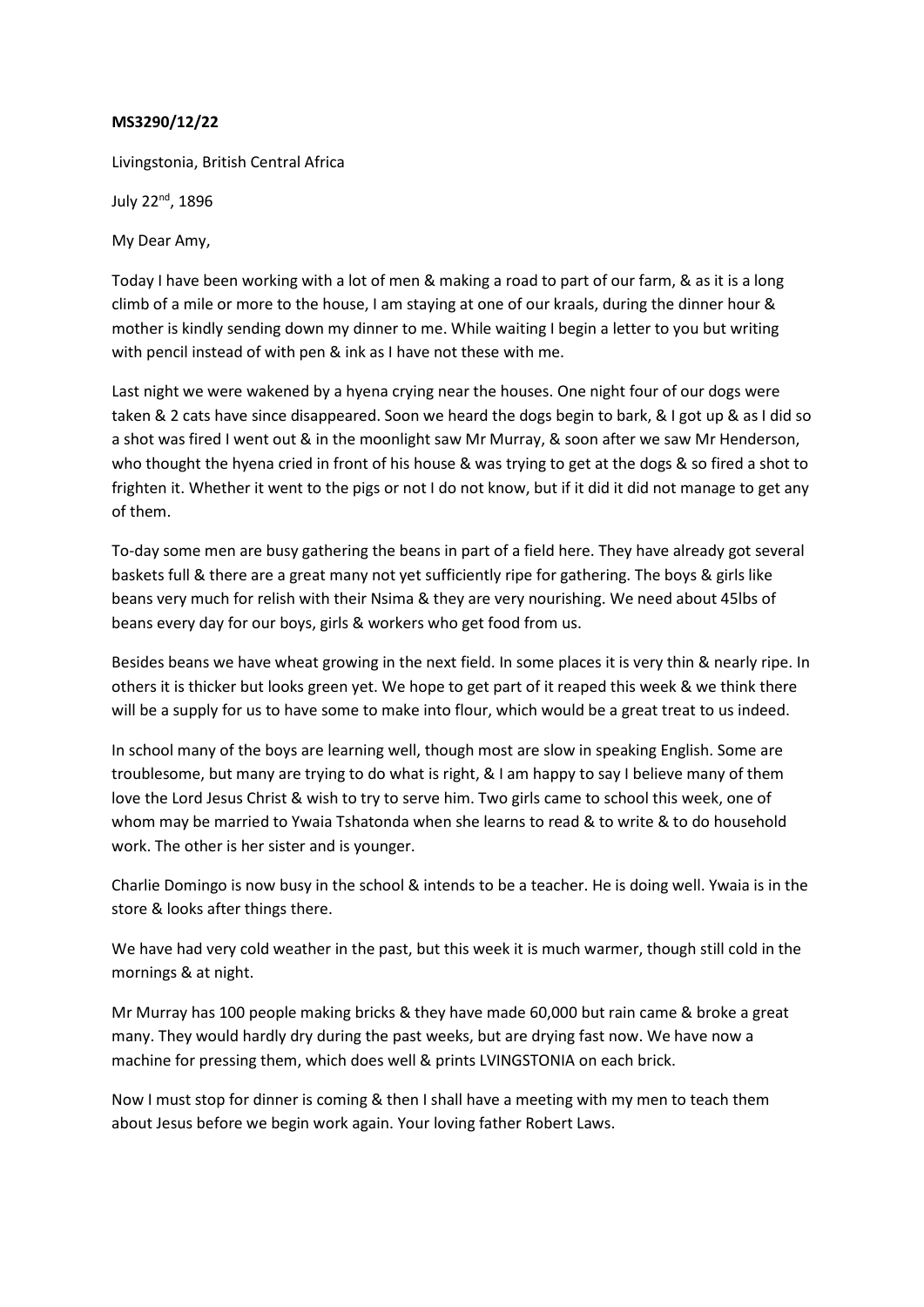# **MS3290/12/24**

Lvingstonia,

British Central Africa,

20th Sep 1896

My dear Amy,

Here is a little letter for you to go along with Mother's long one to Aunt Mary and yourself.

Your photo. has not come yet, but we are glad to hear the good reports of your work at school and of your behaviour at home. Nothing gives mother & me greater pleasure than to hear of our dear girl trying to do what Jesus Christ would do if he were in your place at school & at home with Aunt Mary. I am sure if you could see the gladness on Mother's face as she reads Aunt Mary's letter telling of your being good & working steadily at your lessons it would make you glad, & thankful that you had tried to do your best. And when we see your letters well written, and see on better than those that had come before we are very glad indeed.

I am so glad to hear of your singing & playing. God has given you a great gift, & the opportunity of improving it for future use. Pray to God to help you to use it for His glory. Just now Charlie Domingo is singing the sol-fa of some hymn tune, & he teaches singing well during the week. I must stop with much love to Aunt Mary & yourself

Your loving father,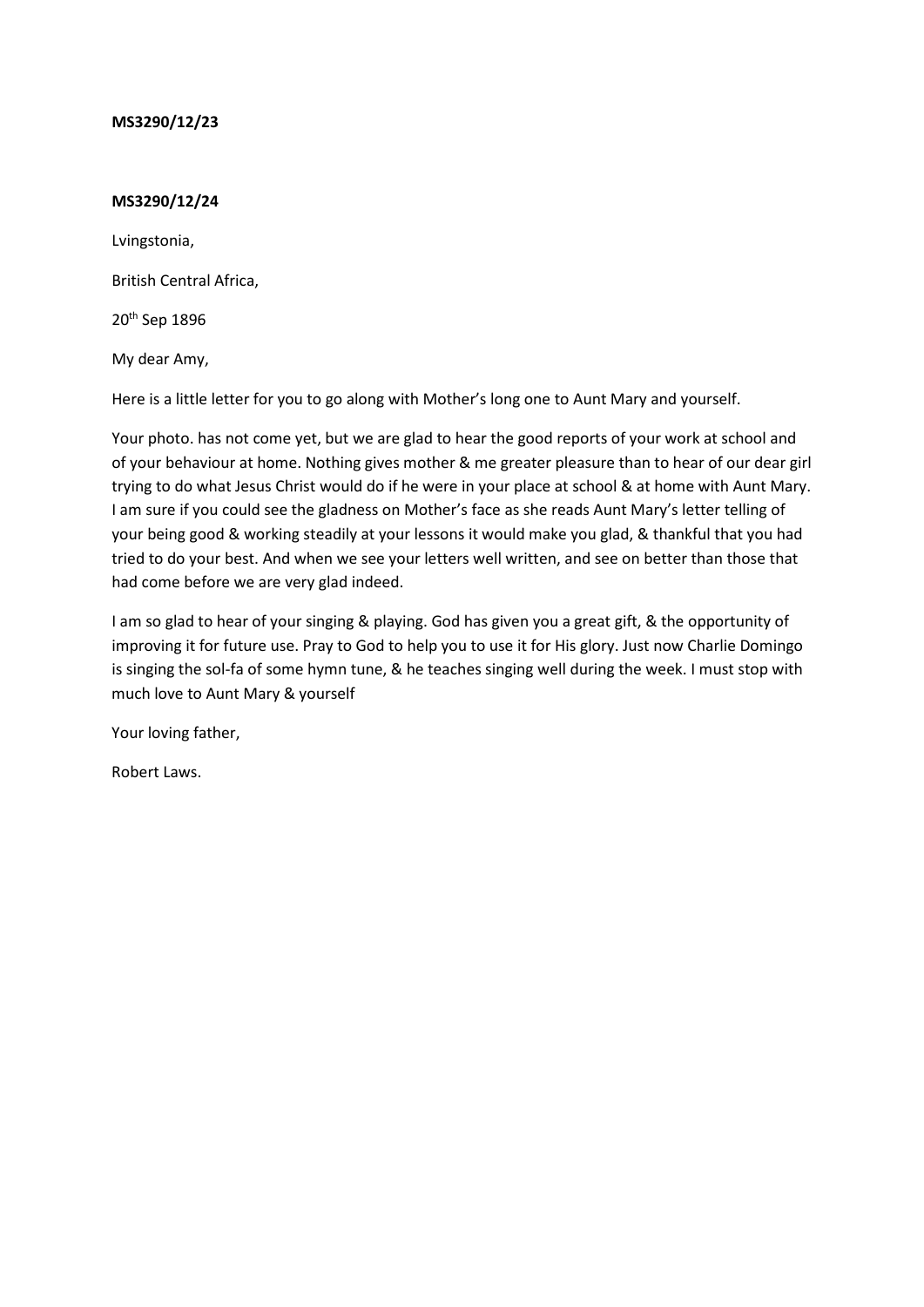Lvingstonia,

British Central Africa,

Sep. 28th, 1896

My dear Amy,

This is Sab. afternoon, & before I go to the S. School & my men's class I would like to write a few lines to you. Mother & I were both glad, when we got your last letter, to learn of your diligence at your school work, and also to learn of your being kind & helpful to Aunt Mary.

We are glad also to learn of your being so happy & we hope you may long continue to be so. Now, I wonder if you ever thought of how happiness is brought about, or how one can be happy. Well, I'll tell you first how not to be really happy, & the way is easy, it is to be selfish, greedy, quarrelsome, unloving & unchristlike. These are sad ugly words, but then they will help you to understand how to be happy. It is by being helpful to others, & we can only be always this by being very unselfish, by loving others, even when they have done wrong, because Jesus loved us when we were sinners & did not love Him. The heart that is full of love does not like quarrels, & the heart that is fullest of love is most Christlike.

Do you know, I think Christ when a little boy must have been very happy when at play with his companions & I think the boys & girls he played with must have been made happy too. Yet they did not all like him, even his brothers did not do this, & I think the reason was that his heart was so big while theirs was very little. They grew wiser when they were big & two of them James & Jude thought so much of Christ, that they did not dare to call themselves His brothers, but were happy & counted themselves honoured in being permitted to call themselves his slaves.

This does not mean that they were slaves like many you saw at Bandawe, who were sold by their masters when these masters wished to do so; but James & Jude mean to say that they so loved & honoured the Lord Jesus who died for them that they would not claim to serve him as their brother, but that they were glad to do anything He might ask them & did not count that they were their own but that they were the servants of Jesus at all times He wanted them & in every way He wished them to serve Him, just as a slave could not count himself his own but his master's property.

Now dear Amy I deligted [sic] to think of you seeking to be the faithful servant of Jesus Christ. I know no better master, & it is a joy to serve Him, He is so kind & good.

This week our schools will close, & many of the boys & girls will go back to their homes. We hope they will carry the love of Christ with them & teach others of it. Tonight I have the English service, at which all are present, & I intend to speak from the text, "Be ye doers of the Word & not hearers only." I wonder if you could tell me where this text is. Search your Bible for it & tell me when you write to us again.

Give our kind wishes to Sara & Willie Paterson & to their father & mother when you see them.

With love to Aunt Mary & yourself in which Mother joins me heartily,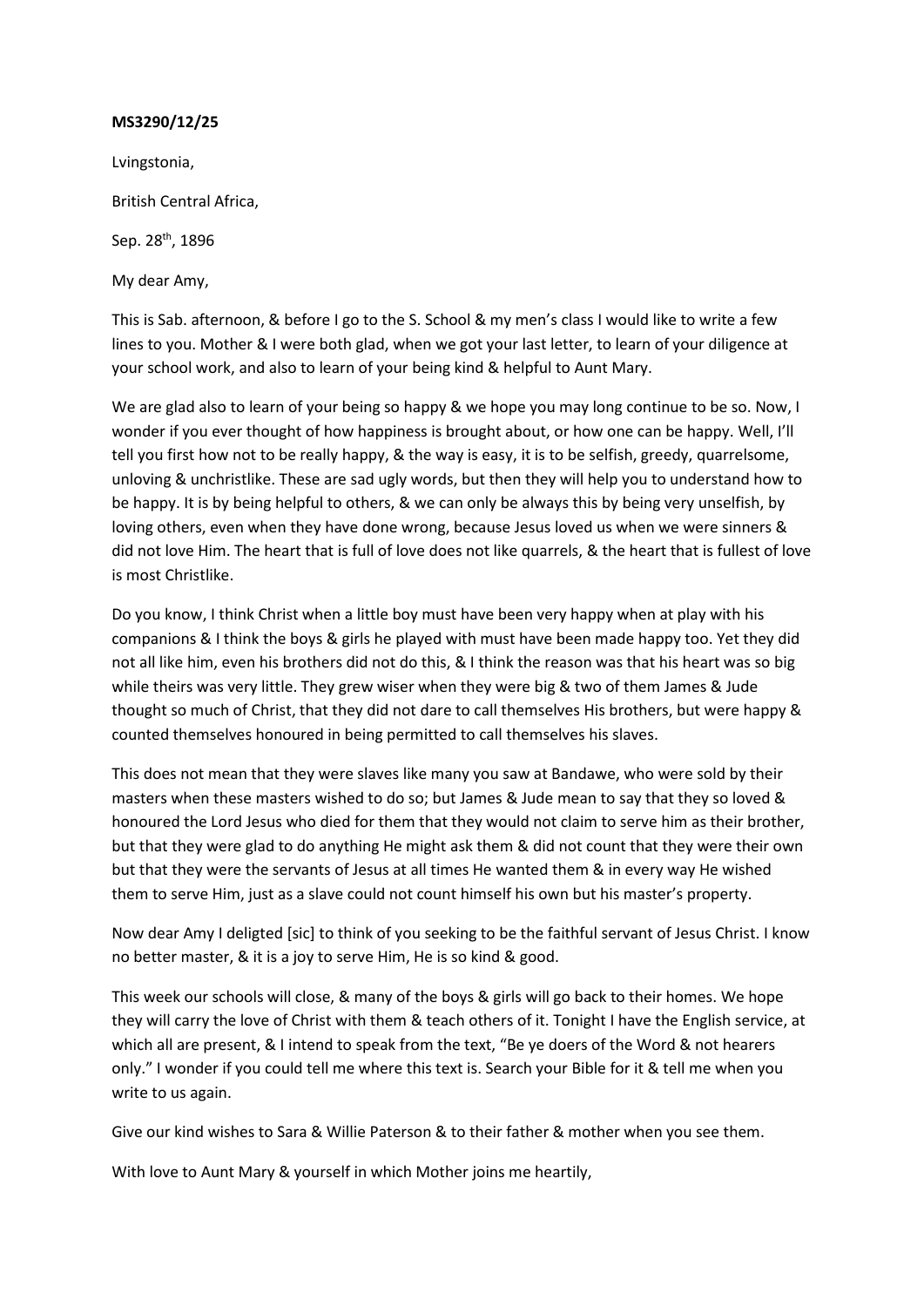I am, your loving father,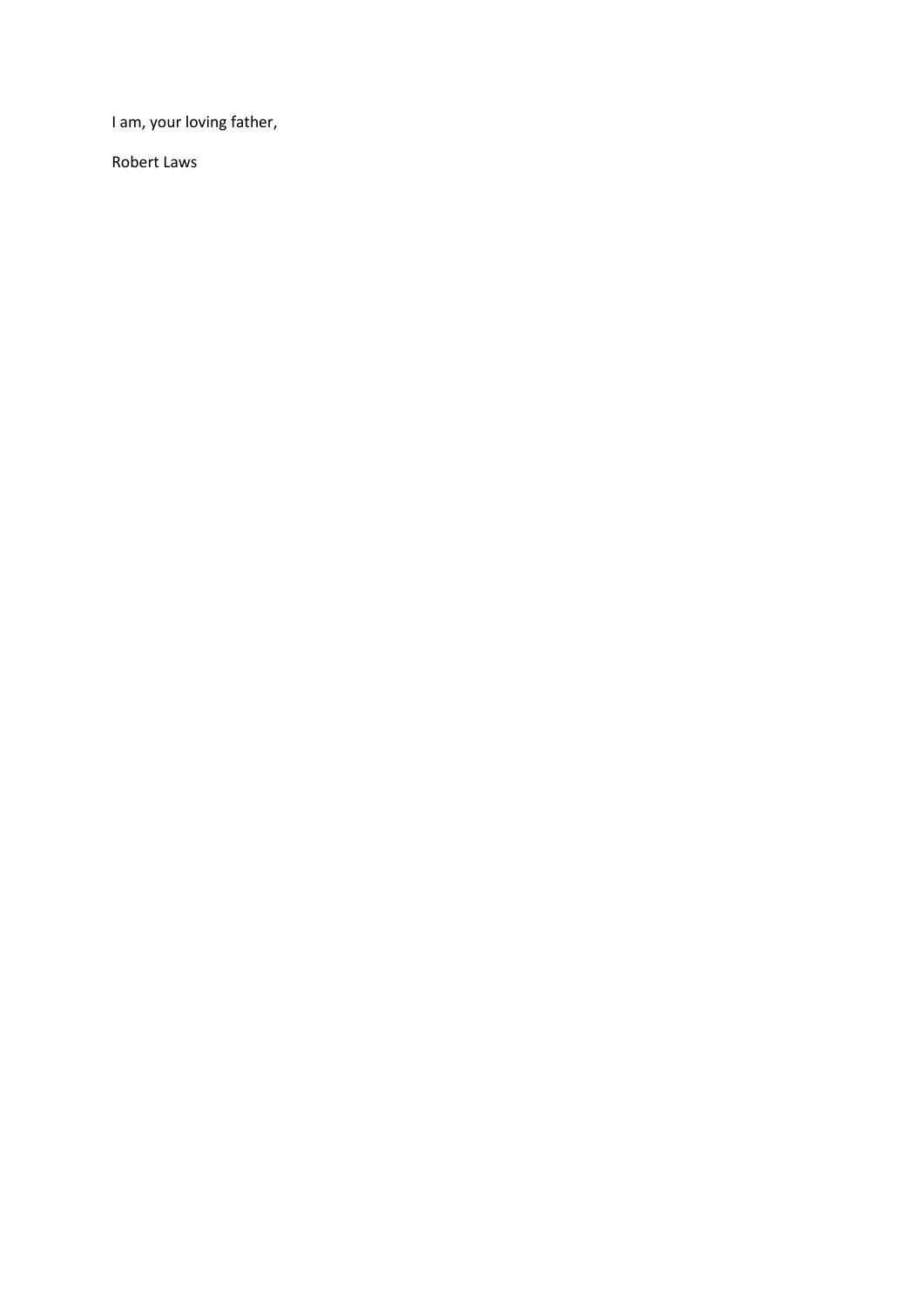Lvingstonia,

British Central Africa,

9<sup>th</sup> Nov. 1896

My Dear Amy,

I wish to write a short letter to you to tell you how glad mother & I have been made by your success in getting so many prizes, & a certificate. We are glad because it shows you have been working diligently, & that is more valuable as a habit, than all your prizes. Then to work diligently you have used self-denial; leaving play to learn & that is Christ like. Most of all we are glad that you as a girl who loves Jesus have been able to take prizes & show people who are not Christians, & boys & girls who do not love Jesus that a Christian girl can earn prizes for Jesus' sake, & work at hard lessons for Jesus sake, & this is just what we hope you will do all your life, & it will help you to be happy.

Now goodbye

Your loving Father

Robert Laws

I write in bed but am much better.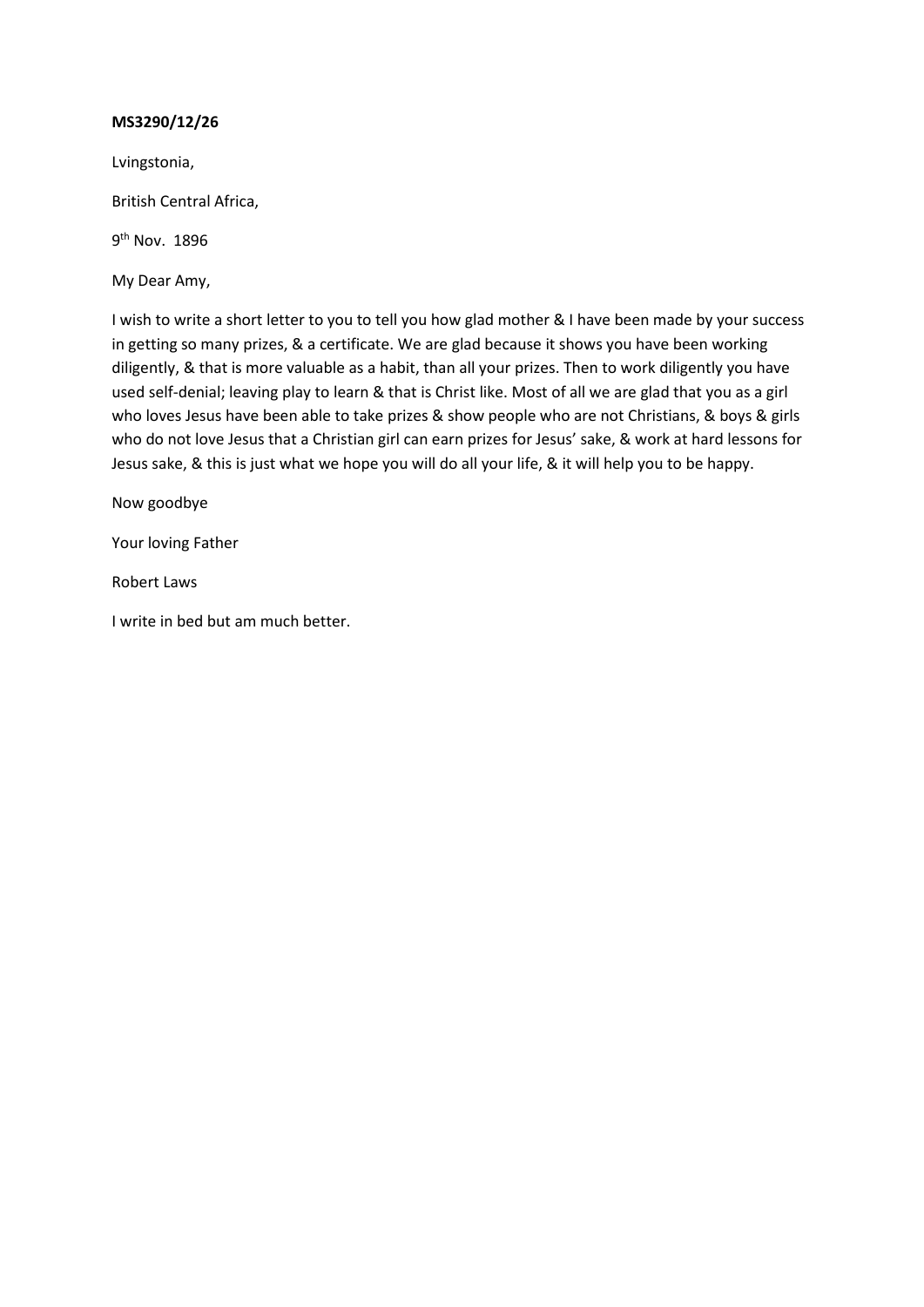Lvingstonia,

British Central Africa,

Nov 29th 1896

My dear Amy,

I shall begin this letter to you by wishing you a merry Christmas & a Happy New Year, though I expect both these seasons will have passed ere my letter reach you. Amid all the happiness of play with your companions and the Christmas holidays, I hope you will remember the source of all these blessings and when you sing your Xmas hymns I trust you will thank the good loving Jesus for all His kindness in coming as the Babe of Bethlehem to be our Saviour.

I cannot tell you how glad it makes Mother's heart & mine to learn that you are striving to be Christlike, helpful & loving to Aunt Mary & all about you, & also persevering in the lessons you are getting & which will fit you for usefulness in after life. I am sure you enjoyed your holidays very much more because you were diligent at school than you would have done had you not tried to learn your lessons well.

Last week we got Aunt Mary's first letter from Selkirk which had been delayed by the way so that her second one arrived first. We rejoiced to learn of all the comfort & happiness you were having but it brought us sad news in telling of dear Mr J. Thin having been called away from earth. It is hard to part from loving friends, but then those who love the Lord Jesus are not parted for ever, but He calls one & then another to come home to heaven to be with Hum. Thus the going home of our friends though making our hearts sad, should help us to realize that Heaven is our home & it is all the more homelike to know that both grandmas, & Mr J Thin and other friends are there praising the Lord in His own House.

Our school session begins next week & most of the pupils are already here. Many have come seeking admission, but we could not take all. Of those who came 20 or 30 have had to be sent away & at the other stations many who wanted to come have been refused. It is hard to have to send away pupils who wish to learn, but it is not easy to feed all. We need more than  $\frac{1}{2}$  ton of food each week for the boys and girls. God provides for all & will do so.

I was glad to hear you were playing & singing "Ilka blade o' grass keps its ain drap o' dew." It is your mother's favourite song, & it tells of God's love & providence. I like our Scotch songs & I am glad you are learning some of them. There is much of home & country in them, which you will find in the songs of no other land.

I must stop now. Remember to pray for us & the work here Mother & I pray for you every morning & at other times as well

Your loving father